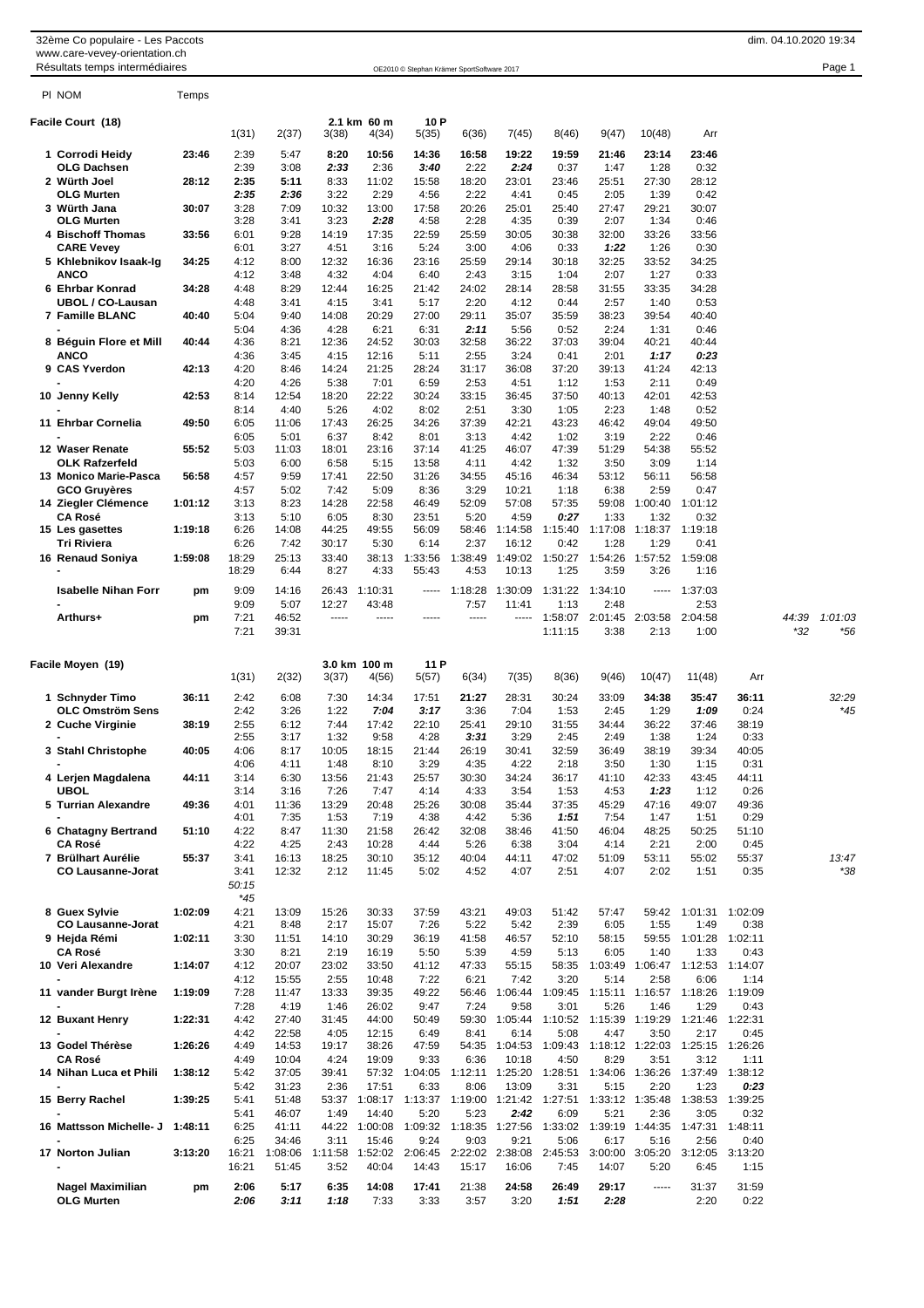| 32ème Co populaire - Les Paccots<br>www.care-vevey-orientation.ch |         |                               |               |               |                |                                            |                 |                 |                  |               |                         |                 |                         | dim. 04.10.2020 19:34 |                 |
|-------------------------------------------------------------------|---------|-------------------------------|---------------|---------------|----------------|--------------------------------------------|-----------------|-----------------|------------------|---------------|-------------------------|-----------------|-------------------------|-----------------------|-----------------|
| Résultats temps intermédiaires                                    |         |                               |               |               |                | OE2010 @ Stephan Krämer SportSoftware 2017 |                 |                 |                  |               |                         |                 |                         |                       | Page 2          |
| PI NOM                                                            | Temps   |                               |               |               |                |                                            |                 |                 |                  |               |                         |                 |                         |                       |                 |
| Facile Moyen (19)                                                 |         |                               |               | 3.0 km 100 m  |                | 11 P                                       |                 | (suite)         |                  |               |                         |                 |                         |                       |                 |
|                                                                   |         | 1(31)                         | 2(32)         | 3(37)         | 4(56)          | 5(57)                                      | 6(34)           | 7(35)           | 8(36)            | 9(46)         | 10(47)                  | 11(48)          | Arr                     |                       |                 |
| <b>Baud Christine</b><br><b>CO Lausanne-Jorat</b>                 | pm      | 3:39<br>3:39                  | 8:30<br>4:51  | 10:14<br>1:44 | 22:48<br>12:34 | 27:08<br>4:20                              | 31:49<br>4:41   | 37:48<br>5:59   | 40:27<br>2:39    |               | 46:29<br>6:02           | 48:18<br>1:49   | 48:57<br>0:39           |                       |                 |
| <b>Technique Court (23)</b>                                       |         |                               |               | 3.1 km 150 m  |                | 14 P                                       |                 |                 |                  |               |                         |                 |                         |                       |                 |
|                                                                   |         | 1(62)<br>Arr                  | 2(59)         | 3(33)         | 4(42)          | 5(41)                                      | 6(40)           | 7(43)           | 8(44)            | 9(52)         | 10(51)                  | 11(49)          | 12(50)                  | 13(39)                | 14(55)          |
| 1 Schafer Peggy<br><b>CA Rosé</b>                                 | 40:43   | 4:21<br>4:21<br>40:43<br>0:21 | 8:32<br>4:11  | 10:05<br>1:33 | 18:08<br>8:03  | 20:54<br>2:46                              | 24:06<br>3:12   | 26:04<br>1:58   | 30:09<br>4:05    | 32:04<br>1:55 | 33:08<br>1:04           | 34:18<br>1:10   | 36:42<br>2:24           | 39:18<br>2:36         | 40:22<br>1:04   |
| 2 High Heather                                                    | 42:44   | 3:22                          | 7:41          | 8:29          | 16:22          | 21:41                                      | 24:52           | 26:57           | 33:01            | 34:47         | 35:32                   | 36:31           | 39:15                   | 41:42                 | 42:25           |
| <b>CA Rosé</b>                                                    |         | 3:22<br>42:44<br>0:19         | 4:19          | 0:48          | 7:53           | 5:19                                       | 3:11            | 2:05            | 6:04             | 1:46          | 0:45                    | 0:59            | 2:44                    | 2:27                  | 0:43            |
| 3 Binggeli Ueli                                                   | 44:29   | 4:03                          | 8:18          | 9:29          | 16:56          | 19:11                                      | 23:36           | 24:48           | 28:36            | 30:27         | 31:18                   | 32:37           | 37:12                   | 42:50                 | 44:01           |
| ol norska                                                         |         | 4:03<br>44:29<br>0:28         | 4:15          | 1:11          | 7:27           | 2:15                                       | 4:25            | 1:12            | 3:48             | 1:51          | 0:51                    | 1:19            | 4:35                    | 5:38                  | 1:11            |
| 4 Karnit Anita                                                    | 49:58   | 4:59                          | 10:18         | 11:37         | 20:46          | 24:36                                      | 28:07           | 30:37           | 35:25            | 37:46         | 39:08                   | 41:39           | 44:32                   | 48:17                 | 49:36           |
| <b>CO CERN</b>                                                    |         | 4:59<br>49:58<br>0:22         | 5:19          | 1:19          | 9:09           | 3:50                                       | 3:31            | 2:30            | 4:48             | 2:21          | 1:22                    | 2:31            | 2:53                    | 3:45                  | 1:19            |
| 5 Cuperus Ethan                                                   | 56:56   | 3:53                          | 8:51          | 9:56          | 17:30          | 20:04                                      | 22:59           | 31:27           | 36:05            | 40:22         | 42:26                   | 43:50           | 46:07                   | 55:14                 | 56:43           |
| <b>GCO Gruyères</b>                                               |         | 3:53<br>56:56<br>0:13         | 4:58          | 1:05          | 7:34           | 2:34                                       | 2:55            | 8:28            | 4:38             | 4:17          | 2:04                    | 1:24            | 2:17                    | 9:07                  | 1:29            |
| 6 Khlebnikova Vera<br><b>ANCO</b>                                 | 57:34   | 5:29<br>5:29                  | 10:45<br>5:16 | 12:15<br>1:30 | 23:54<br>11:39 | 26:45<br>2:51                              | 30:19<br>3:34   | 33:55<br>3:36   | 40:49<br>6:54    | 44:00<br>3:11 | 45:31<br>1:31           | 48:27<br>2:56   | 50:56<br>2:29           | 55:26<br>4:30         | 57:06<br>1:40   |
|                                                                   |         | 57:34<br>0:28                 |               |               |                |                                            |                 |                 |                  |               |                         |                 |                         |                       |                 |
| 7 Turrian Nicolas<br><b>CO Lausanne-Jorat</b>                     | 59:37   | 4:59<br>4:59<br>59:37         | 9:52<br>4:53  | 11:54<br>2:02 | 22:55<br>11:01 | 26:08<br>3:13                              | 29:53<br>3:45   | 32:59<br>3:06   | 44:39<br>11:40   | 49:11<br>4:32 | 50:43<br>1:32           | 51:58<br>1:15   | 54:38<br>2:40           | 57:14<br>2:36         | 59:11<br>1:57   |
| 8 Dufourniaud Benja                                               | 59:45   | 0:26<br>5:01                  | 8:53          | 10:32         | 16:54          | 22:53                                      | 28:52           | 37:00           | 43:24            | 45:08         | 46:48                   | 47:55           | 52:55                   | 57:43                 | 59:19           |
|                                                                   |         | 5:01<br>59:45<br>0:26         | 3:52          | 1:39          | 6:22           | 5:59                                       | 5:59            | 8:08            | 6:24             | 1:44          | 1:40                    | 1:07            | 5:00                    | 4:48                  | 1:36            |
| 9 Chatagny Eliane                                                 | 1:01:57 | 4:56                          | 10:07         | 11:59         | 22:34          | 32:55                                      | 36:51           | 39:17           | 45:10            | 47:15         | 48:46                   | 50:17           | 55:46                   | 58:58                 | 1:01:26         |
| <b>CA Rosé</b>                                                    |         | 4:56<br>1:01:57<br>0:31       | 5:11          | 1:52          | 10:35          | 10:21                                      | 3:56            | 2:26            | 5:53             | 2:05          | 1:31                    | 1:31            | 5:29                    | 3:12                  | 2:28            |
| 10 Tschäppät Susan                                                | 1:02:07 | 4:37                          | 10:25         | 12:08         | 23:46          | 27:33                                      | 33:37           | 37:17           | 45:22            | 48:38         | 50:09                   | 52:28           | 55:23                   | 59:32                 | 1:01:33         |
| <b>CARE Vevey</b>                                                 |         | 4:37<br>1:02:07<br>0:34       | 5:48          | 1:43          | 11:38          | 3:47                                       | 6:04            | 3:40            | 8:05             | 3:16          | 1:31                    | 2:19            | 2:55                    | 4:09                  | 2:01            |
| 11 Tissot Agnès                                                   | 1:06:00 | 4:44                          | 10:44         | 12:41         | 26:01          | 32:03                                      | 36:20           | 39:28           | 46:26            | 49:38         | 53:24                   | 55:53           | 59:05                   | 1:03:18               | 1:05:23         |
| <b>GCO Gruyères</b>                                               |         | 4:44<br>1:06:00               | 6:00          | 1:57          | 13:20          | 6:02                                       | 4:17            | 3:08            | 6:58             | 3:12          | 3:46                    | 2:29            | 3:12                    | 4:13                  | 2:05            |
| 12 Knuchel Jean-Rodo                                              | 1:06:23 | 0:37<br>6:34                  | 12:03         | 16:10         | 25:46          | 30:14                                      | 34:57           | 39:33           | 45:06            | 47:46         | 50:53                   | 53:11           |                         | 56:13 1:04:45         | 1:05:58         |
| <b>CO Lausanne-Jorat</b>                                          |         | 6:34<br>1:06:23               | 5:29          | 4:07          | 9:36           | 4:28                                       | 4:43            | 4:36            | 5:33             | 2:40          | 3:07                    | 2:18            | 3:02                    | 8:32                  | 1:13            |
| 13 Cuche Camille                                                  | 1:09:57 | 0:25<br>4:49                  | 12:16         | 14:22         | 24:36          | 29:09                                      | 32:59           | 36:25           | 43:25            | 46:42         | 48:10                   | 50:35           | 54:20                   | 1:07:21               | 1:09:17         |
| <b>CARE Vevey</b>                                                 |         | 4:49<br>1:09:57               | 7:27          | 2:06          | 10:14          | 4:33                                       | 3:50            | 3:26            | 7:00             | 3:17          | 1:28                    | 2:25            | 3:45                    | 13:01                 | 1:56            |
| 14 van der Burgt Inès                                             | 1:11:56 | 0:40<br>5:00                  | 11:39         | 13:24         | 22:38          | 28:25                                      | 31:55           | 42:13           | 52:54            | 56:07         | 58:17                   | 1:00:40         | 1:04:52                 | 1:09:17               | 1:11:38         |
| <b>CA Rosé</b>                                                    |         | 5:00<br>1:11:56<br>0:18       | 6:39          | 1:45          | 9:14           | 5:47                                       | 3:30            | 10:18           | 10:41            | 3:13          | 2:10                    | 2:23            | 4:12                    | 4:25                  | 2:21            |
| 15 Gavillet Marc-André<br><b>CARE Vevey</b>                       | 1:13:39 | 6:42<br>6:42                  | 13:04<br>6:22 | 15:59<br>2:55 | 29:41<br>13:42 | 35:32<br>5:51                              | 47:50<br>12:18  | 50:58<br>3:08   | 56:37<br>5:39    | 58:38<br>2:01 | 1:00:14<br>1:36         | 1:03:08<br>2:54 | 1:06:26<br>3:18         | 1:10:05<br>3:39       | 1:13:06<br>3:01 |
|                                                                   |         | 1:13:39                       |               |               |                |                                            |                 |                 |                  |               |                         |                 |                         |                       |                 |
| 16 Schafer Fiona                                                  | 1:13:53 | 0:33<br>6:31                  | 14:23         | 16:10         | 27:48          | 32:56                                      | 46:36           | 49:45           | 54:52            | 58:06         | 1:00:14                 | 1:02:37         | 1:06:49                 | 1:11:13               | 1:13:35         |
| <b>CA Rosé</b>                                                    |         | 6:31<br>1:13:53<br>0:18       | 7:52          | 1:47          | 11:38          | 5:08                                       | 13:40           | 3:09            | 5:07             | 3:14          | 2:08                    | 2:23            | 4:12                    | 4:24                  | 2:22            |
| 17 Saltarelli Augusto                                             | 1:16:33 | 5:56                          | 12:12         | 14:12         | 29:16          | 36:46                                      | 40:36           | 43:55           | 52:05            | 54:44         | 56:39                   | 59:12           | 1:02:12 1:09:52         |                       | 1:16:00         |
|                                                                   |         | 5:56<br>1:16:33<br>0:33       | 6:16          | 2:00          | 15:04          | 7:30                                       | 3:50            | 3:19            | 8:10             | 2:39          | 1:55                    | 2:33            | 3:00                    | 7:40                  | 6:08            |
| 18 Kruithof Dorien<br><b>CO Lausanne-Jorat</b>                    | 1:56:41 | 7:19<br>7:19<br>1:56:41       | 16:26<br>9:07 | 20:27<br>4:01 | 51:15<br>30:48 | 58:13<br>6:58                              | 1:03:20<br>5:07 | 1:10:59<br>7:39 | 1:22:05<br>11:06 | 7:12          | 1:29:17 1:31:23<br>2:06 | 1:34:29<br>3:06 | 1:39:07 1:52:55<br>4:38 | 13:48                 | 1:56:01<br>3:06 |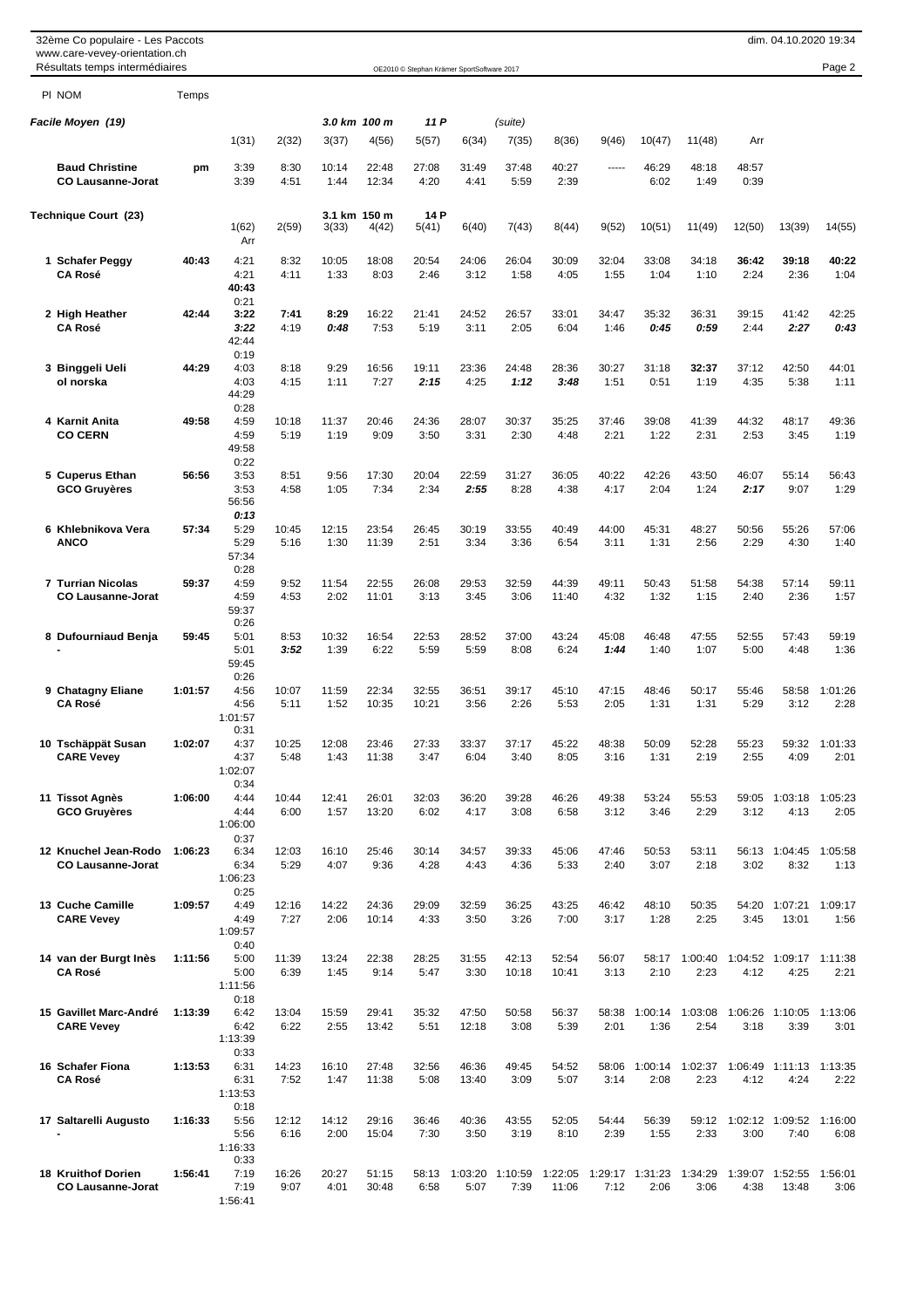| 32ème Co populaire - Les Paccots                                |       |                 |               |               |               |                                            |                |               |               |               |               |               |               | dim. 04.10.2020 19:34 |               |
|-----------------------------------------------------------------|-------|-----------------|---------------|---------------|---------------|--------------------------------------------|----------------|---------------|---------------|---------------|---------------|---------------|---------------|-----------------------|---------------|
| www.care-vevey-orientation.ch<br>Résultats temps intermédiaires |       |                 |               |               |               | OE2010 © Stephan Krämer SportSoftware 2017 |                |               |               |               |               |               |               |                       | Page 3        |
| PI NOM                                                          | Temps |                 |               |               |               |                                            |                |               |               |               |               |               |               |                       |               |
| <b>Technique Court (23)</b>                                     |       |                 |               |               | 3.1 km 150 m  | 14 P                                       |                | (suite)       |               |               |               |               |               |                       |               |
|                                                                 |       | 1(62)           | 2(59)         | 3(33)         | 4(42)         | 5(41)                                      | 6(40)          | 7(43)         | 8(44)         | 9(52)         | 10(51)        | 11(49)        | 12(50)        | 13(39)                | 14(55)        |
|                                                                 |       | Arr             |               |               |               |                                            |                |               |               |               |               |               |               |                       |               |
|                                                                 |       | 0:40            |               |               |               |                                            |                |               |               |               |               |               |               |                       |               |
| <b>Berger Nanouche</b>                                          | pm    | 4:11            | 8:54          | 10:09         | 16:16         | 18:38                                      | 21:36          | 23:23         | 27:29         | 29:50         | 31:06         | -----         | 32:38         | 36:04                 | 37:24         |
| <b>ANCO</b>                                                     |       | 4:11<br>37:50   | 4:43          | 1:15          | 6:07          | 2:22                                       | 2:58           | 1:47          | 4:06          | 2:21          | 1:16          |               | 1:32          | 3:26                  | 1:20          |
|                                                                 |       | 0:26            | 9:34          | 10:50         |               |                                            | 29:45          |               | 36:36         | 38:58         | 39:55         |               |               |                       |               |
| <b>Hostettler Manuel</b><br><b>CO Lausanne-Jorat</b>            | pm    | 4:38<br>4:38    | 4:56          | 1:16          | 19:47<br>8:57 | 23:32<br>3:45                              | 6:13           | 31:15<br>1:30 | 5:21          | 2:22          | 0:57          | -----         | 41:47<br>1:52 | 44:51<br>3:04         | 46:17<br>1:26 |
|                                                                 |       | 46:40           |               |               |               |                                            |                |               |               |               |               |               |               |                       |               |
| <b>Godel Anne</b>                                               | pm    | 0:23<br>3:29    | 7:53          | 9:15          | 18:02         | 21:29                                      | 30:08          | 34:35         | 38:23         | 40:55         | 42:02         | -----         | 43:54         | 46:23                 | 47:45         |
| <b>CA Rosé</b>                                                  |       | 3:29            | 4:24          | 1:22          | 8:47          | 3:27                                       | 8:39           | 4:27          | 3:48          | 2:32          | 1:07          |               | 1:52          | 2:29                  | 1:22          |
|                                                                 |       | 48:11<br>0:26   |               |               |               |                                            |                |               |               |               |               |               |               |                       |               |
| <b>Repond Henri</b>                                             | pm    | 7:24            | 16:31         | 18:42         | 31:11         | 36:18                                      | 41:40          | 45:55         | 53:19         | 1:00:05       | 1:01:59       | -----         | 1:06:09       | 1:12:31               | 1:16:24       |
| <b>CARE Vevey</b>                                               |       | 7:24            | 9:07          | 2:11          | 12:29         | 5:07                                       | 5:22           | 4:15          | 7:24          | 6:46          | 1:54          |               | 4:10          | 6:22                  | 3:53          |
|                                                                 |       | 1:16:55<br>0:31 |               |               |               |                                            |                |               |               |               |               |               |               |                       |               |
| <b>Imhof Ursula</b>                                             | pm    | 8:45            | 18:51         | 21:35         | -----         | 57:53                                      | 1:04:06        | 1:08:41       | 1:24:25       | 1:28:10       | 1:31:12       | 1:33:33       | 1:37:26       | 1:44:02               | 1:45:52       |
|                                                                 |       | 8:45<br>1:46:39 | 10:06         | 2:44          |               | 36:18                                      | 6:13           | 4:35          | 15:44         | 3:45          | 3:02          | 2:21          | 3:53          | 6:36                  | 1:50          |
|                                                                 |       | 0:47            |               |               |               |                                            |                |               |               |               |               |               |               |                       |               |
| Technique Moyen (60)                                            |       |                 |               | 3.8 km 180 m  |               | 16 P                                       |                |               |               |               |               |               |               |                       |               |
|                                                                 |       | 1(62)           | 2(32)         | 3(54)         | 4(58)         | 5(59)                                      | 6(42)          | 7(41)         | 8(40)         | 9(63)         | 10(53)        | 11(52)        | 12(51)        | 13(49)                | 14(50)        |
|                                                                 |       | 15(39)          | 16(55)        | Arr           |               |                                            |                |               |               |               |               |               |               |                       |               |
| 1 Zimmermann Roger                                              | 32:25 | 2:54            | 4:44          | 6:32          | 8:33          | 10:44                                      | 15:59          | 17:32         | 20:09         | 21:30         | 25:43         | 27:04         | 27:42         | 28:35                 | 30:01         |
| <b>ANCO</b>                                                     |       | 2:54<br>31:38   | 1:50<br>32:12 | 1:48<br>32:25 | 2:01          | 2:11                                       | 5:15           | 1:33          | 2:37          | 1:21          | 4:13          | 1:21          | 0:38          | 0:53                  | 1:26          |
|                                                                 |       | 1:37            | 0:34          | 0:13          |               |                                            |                |               |               |               |               |               |               |                       |               |
| 2 Berger Inès<br><b>ANCO</b>                                    | 33:44 | 2:49<br>2:49    | 4:38<br>1:49  | 6:31<br>1:53  | 8:16<br>1:45  | 10:17<br>2:01                              | 15:50<br>5:33  | 17:28<br>1:38 | 21:14<br>3:46 | 22:49<br>1:35 | 27:01<br>4:12 | 28:13<br>1:12 | 28:52<br>0:39 | 30:01<br>1:09         | 31:27<br>1:26 |
|                                                                 |       | 32:51           | 33:30         | 33:44         |               |                                            |                |               |               |               |               |               |               |                       |               |
|                                                                 |       | 1:24            | 0:39          | 0:14          |               |                                            |                |               |               |               |               |               |               |                       |               |
| 3 Bührer Matthieu<br><b>CA Rosé</b>                             | 33:46 | 2:32<br>2:32    | 4:15<br>1:43  | 6:20<br>2:05  | 8:03<br>1:43  | 10:01<br>1:58                              | 15:32<br>5:31  | 17:19<br>1:47 | 20:34<br>3:15 | 21:56<br>1:22 | 25:58<br>4:02 | 28:34<br>2:36 | 29:14<br>0:40 | 30:07<br>0:53         | 31:31<br>1:24 |
|                                                                 |       | 32:57           | 33:35         | 33:46         |               |                                            |                |               |               |               |               |               |               |                       |               |
| 4 Berger Loïc                                                   | 37:53 | 1:26<br>2:45    | 0:38<br>5:16  | 0:11<br>7:36  | 9:26          | 11:24                                      | 16:38          | 19:16         | 21:49         | 23:17         | 27:10         | 28:27         | 29:07         | 30:17                 | 35:04         |
| <b>ANCO</b>                                                     |       | 2:45            | 2:31          | 2:20          | 1:50          | 1:58                                       | 5:14           | 2:38          | 2:33          | 1:28          | 3:53          | 1:17          | 0:40          | 1:10                  | 4:47          |
|                                                                 |       | 37:01           | 37:40         | 37:53         |               |                                            |                |               |               |               |               |               |               |                       |               |
| 5 Wälti Romain                                                  | 38:53 | 1:57<br>2:37    | 0:39<br>4:33  | 0:13<br>6:52  | 8:46          | 11:08                                      | 17:49          | 19:54         | 22:43         | 24:21         | 29:15         | 30:57         | 31:32         | 34:00                 | 35:30         |
| <b>ANCO</b>                                                     |       | 2:37            | 1:56          | 2:19          | 1:54          | 2:22                                       | 6:41           | 2:05          | 2:49          | 1:38          | 4:54          | 1:42          | 0:35          | 2:28                  | 1:30          |
|                                                                 |       | 37:55<br>2:25   | 38:39<br>0:44 | 38:53<br>0:14 |               |                                            |                |               |               |               |               |               |               |                       |               |
| 6 Schnyder Elia                                                 | 41:34 | 2:47            | 5:56          | 9:22          | 11:22         | 14:37                                      | 20:07          | 23:17         | 26:08         | 28:04         | 33:49         | 35:27         | 36:04         | 37:01                 | 38:35         |
| <b>OLC Omström Sens</b>                                         |       | 2:47            | 3:09<br>41:17 | 3:26          | 2:00          | 3:15                                       | 5:30           | 3:10          | 2:51          | 1:56          | 5:45          | 1:38          | 0:37          | 0:57                  | 1:34          |
|                                                                 |       | 40:18<br>1:43   | 0:59          | 41:34<br>0:17 |               |                                            |                |               |               |               |               |               |               |                       |               |
| 7 Aebi Fritz                                                    | 43:03 | 3:00            | 4:51          | 7:39          | 9:48          | 12:30                                      | 19:50          | 23:18         | 26:20         | 29:04         | 34:03         | 35:41         | 36:47         | 37:51                 | 39:45         |
| <b>OLG Herzogenbuch</b>                                         |       | 3:00<br>41:36   | 1:51<br>42:45 | 2:48<br>43:03 | 2:09          | 2:42                                       | 7:20           | 3:28          | 3:02          | 2:44          | 4:59          | 1:38          | 1:06          | 1:04                  | 1:54          |
|                                                                 |       | 1:51            | 1:09          | 0:18          |               |                                            |                |               |               |               |               |               |               |                       |               |
| 8 Stampbach Antonin<br><b>ANCO</b>                              | 43:57 | 2:57<br>2:57    | 5:00<br>2:03  | 7:17<br>2:17  | 9:39<br>2:22  | 13:09<br>3:30                              | 19:09<br>6:00  | 21:17<br>2:08 | 24:22<br>3:05 | 28:37<br>4:15 | 33:39<br>5:02 | 35:35<br>1:56 | 36:19<br>0:44 | 37:15<br>0:56         | 39:01<br>1:46 |
|                                                                 |       | 40:31           | 43:39         | 43:57         |               |                                            |                |               |               |               |               |               |               |                       |               |
|                                                                 |       | 1:30            | 3:08          | 0:18          |               |                                            |                |               |               |               |               |               |               |                       |               |
| 9 Schafer Loriane<br><b>CA Rosé</b>                             | 44:26 | 3:16<br>3:16    | 5:44<br>2:28  | 8:01<br>2:17  | 10:10<br>2:09 | 13:03<br>2:53                              | 23:38<br>10:35 | 26:13<br>2:35 | 28:59<br>2:46 | 31:00<br>2:01 | 36:15<br>5:15 | 37:56<br>1:41 | 38:38<br>0:42 | 39:42<br>1:04         | 41:26<br>1:44 |
|                                                                 |       | 43:24           | 44:13         | 44:26         |               |                                            |                |               |               |               |               |               |               |                       |               |
| 10 Cudré-Mauroux Lau                                            | 46:28 | 1:58<br>2:52    | 0:49<br>5:32  | 0:13<br>9:55  | 12:29         | 15:04                                      | 25:38          | 28:19         | 30:59         | 33:02         | 38:19         | 40:00         | 40:39         | 41:43                 | 43:27         |
| <b>CA Rosé</b>                                                  |       | 2:52            | 2:40          | 4:23          | 2:34          | 2:35                                       | 10:34          | 2:41          | 2:40          | 2:03          | 5:17          | 1:41          | 0:39          | 1:04                  | 1:44          |
|                                                                 |       | 45:24           | 46:14         | 46:28         |               |                                            |                |               |               |               |               |               |               |                       |               |
| 11 Cejka Kati                                                   | 47:53 | 1:57<br>3:47    | 0:50<br>6:19  | 0:14<br>9:14  | 11:55         | 14:58                                      | 21:51          | 24:44         | 28:05         | 31:00         | 37:03         | 40:02         | 40:51         | 41:59                 | 44:11         |
| <b>OLC SKOG Fribour</b>                                         |       | 3:47            | 2:32          | 2:55          | 2:41          | 3:03                                       | 6:53           | 2:53          | 3:21          | 2:55          | 6:03          | 2:59          | 0:49          | 1:08                  | 2:12          |
|                                                                 |       | 46:28<br>2:17   | 47:28<br>1:00 | 47:53<br>0:25 |               |                                            |                |               |               |               |               |               |               |                       |               |
| 12 Berger Sarah                                                 | 48:31 | 3:29            | 5:57          | 8:41          | 11:21         | 14:12                                      | 22:02          | 24:53         | 28:15         | 31:21         | 37:20         | 39:43         | 40:38         | 41:45                 | 43:51         |
| <b>OLG Murten</b>                                               |       | 3:29            | 2:28          | 2:44          | 2:40          | 2:51                                       | 7:50           | 2:51          | 3:22          | 3:06          | 5:59          | 2:23          | 0:55          | 1:07                  | 2:06          |
|                                                                 |       | 47:07<br>3:16   | 48:12<br>1:05 | 48:31<br>0:19 |               |                                            |                |               |               |               |               |               |               |                       |               |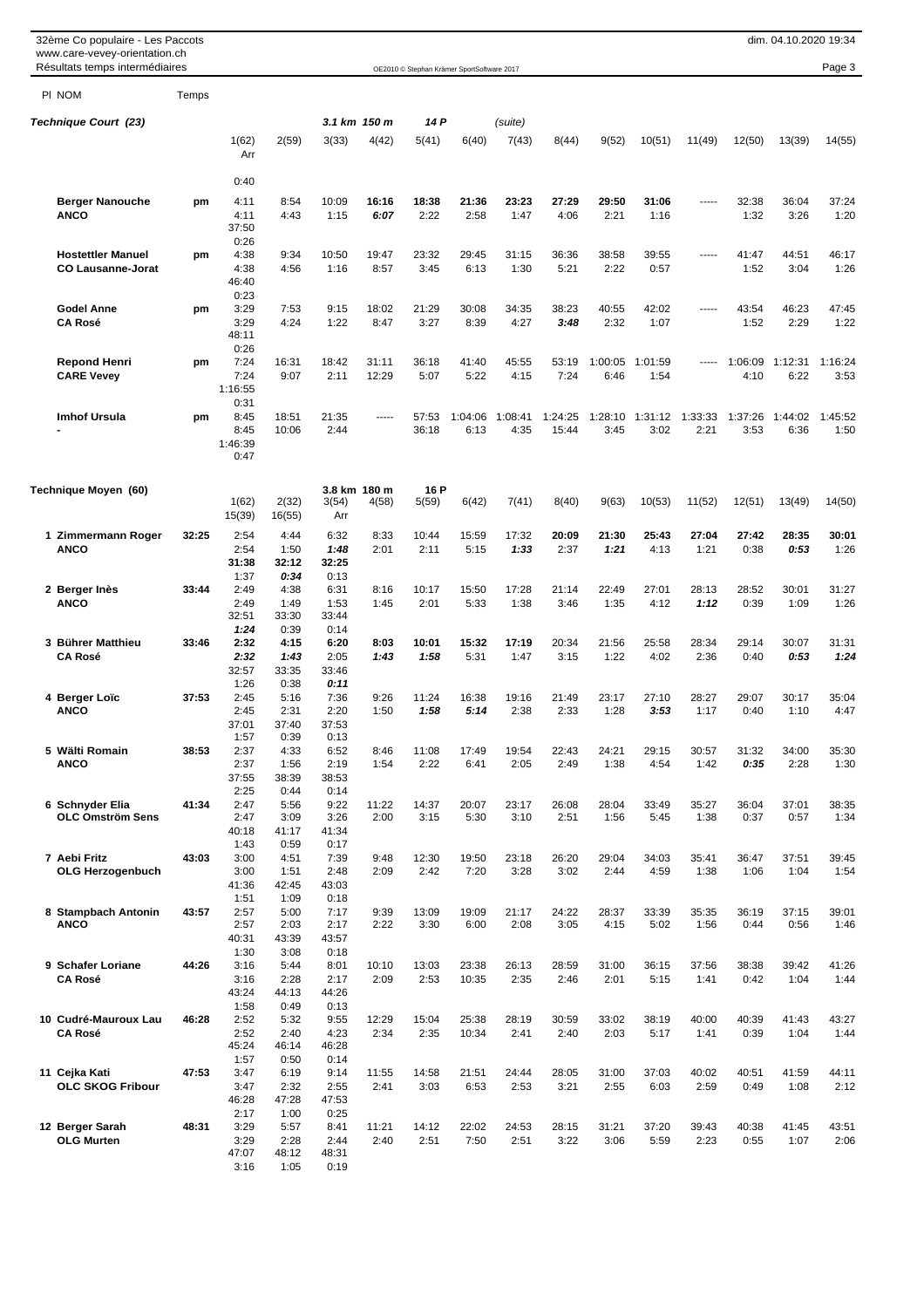| 32ème Co populaire - Les Paccots |  |
|----------------------------------|--|
| www.care-vevey-orientation.ch    |  |
|                                  |  |

| www.care-vevey-orientation.ch<br>Résultats temps intermédiaires |       |                               |                               |                               |               | OE2010 © Stephan Krämer SportSoftware 2017 |               |               |               |               |               |               |               |               | Page 4        |
|-----------------------------------------------------------------|-------|-------------------------------|-------------------------------|-------------------------------|---------------|--------------------------------------------|---------------|---------------|---------------|---------------|---------------|---------------|---------------|---------------|---------------|
| PI NOM                                                          | Temps |                               |                               |                               |               |                                            |               |               |               |               |               |               |               |               |               |
| Technique Moyen (60)                                            |       |                               |                               | 3.8 km 180 m                  |               | 16 P                                       |               | (suite)       |               |               |               |               |               |               |               |
|                                                                 |       | 1(62)<br>15(39)               | 2(32)<br>16(55)               | 3(54)<br>Arr                  | 4(58)         | 5(59)                                      | 6(42)         | 7(41)         | 8(40)         | 9(63)         | 10(53)        | 11(52)        | 12(51)        | 13(49)        | 14(50)        |
| 13 Gygax Regula<br><b>OLG Biberist SO</b>                       | 48:57 | 3:43<br>3:43<br>47:37<br>2:32 | 5:48<br>2:05<br>48:35<br>0:58 | 8:51<br>3:03<br>48:57<br>0:22 | 11:14<br>2:23 | 15:14<br>4:00                              | 23:38<br>8:24 | 26:02<br>2:24 | 29:02<br>3:00 | 31:59<br>2:57 | 38:51<br>6:52 | 40:55<br>2:04 | 41:56<br>1:01 | 43:04<br>1:08 | 45:05<br>2:01 |
| 14 Aebersold-Schütz G                                           | 49:06 | 3:31                          | 6:03                          | 8:23                          | 10:58         | 13:34                                      | 20:36         | 22:38         | 26:54         | 30:38         | 36:03         | 37:58         | 39:10         | 40:34         | 42:41         |

| 14 Aebersold-Schütz G<br>ol.biel.seeland         | 49:06 | 3:31<br>3:31<br>47:47<br>5:06         | 6:03<br>2:32<br>48:45<br>0:58          | 8:23<br>2:20<br>49:06<br>0:21          | 10:58<br>2:35 | 13:34<br>2:36                            | 20:36<br>7:02  | 22:38<br>2:02 | 26:54<br>4:16 | 30:38<br>3:44 | 36:03<br>5:25  | 37:58<br>1:55 | 39:10<br>1:12 | 40:34<br>1:24 | 42:41<br>2:07 |
|--------------------------------------------------|-------|---------------------------------------|----------------------------------------|----------------------------------------|---------------|------------------------------------------|----------------|---------------|---------------|---------------|----------------|---------------|---------------|---------------|---------------|
| 15 Repond Francine<br><b>CARE Vevey</b>          | 49:24 | 3:33<br>3:33<br>47:48<br>3:02         | 6:23<br>2:50<br>49:01<br>1:13          | 9:33<br>3:10<br>49:24<br>0:23          | 12:20<br>2:47 | 14:49<br>2:29                            | 21:37<br>6:48  | 24:20<br>2:43 | 27:35<br>3:15 | 30:45<br>3:10 | 38:08<br>7:23  | 40:16<br>2:08 | 41:32<br>1:16 | 42:53<br>1:21 | 44:46<br>1:53 |
| 16 Müller Beat<br><b>CO Lausanne-Jorat</b>       | 49:26 | 3:24<br>3:24<br>47:55                 | 5:39<br>2:15<br>49:04                  | 7:59<br>2:20<br>49:26                  | 10:15<br>2:16 | 13:03<br>2:48                            | 19:43<br>6:40  | 22:01<br>2:18 | 25:33<br>3:32 | 27:56<br>2:23 | 33:39<br>5:43  | 35:18<br>1:39 | 38:07<br>2:49 | 40:29<br>2:22 | 43:38<br>3:09 |
|                                                  |       | 4:17                                  | 1:09                                   | 0:22                                   |               |                                          |                |               |               |               |                |               |               |               |               |
| 17 Dévaud Daniel<br><b>GCO Gruyères</b>          | 49:27 | 3:29<br>3:29<br>47:38<br>2:24         | 6:45<br>3:16<br>49:02<br>1:24          | 9:48<br>3:03<br>49:27<br>0:25          | 12:10<br>2:22 | 15:02<br>2:52                            | 21:22<br>6:20  | 25:19<br>3:57 | 28:26<br>3:07 | 31:47<br>3:21 | 38:18<br>6:31  | 40:35<br>2:17 | 41:51<br>1:16 | 43:13<br>1:22 | 45:14<br>2:01 |
| 18 Nager Yves<br><b>RMOC Rocky Mount</b>         | 50:24 | 3:37<br>3:37<br>49:06                 | 5:51<br>2:14<br>50:03                  | 8:37<br>2:46<br>50:24                  | 10:58<br>2:21 | 15:06<br>4:08                            | 22:04<br>6:58  | 24:30<br>2:26 | 28:53<br>4:23 | 31:06<br>2:13 | 36:58<br>5:52  | 39:06<br>2:08 | 39:58<br>0:52 | 45:02<br>5:04 | 46:53<br>1:51 |
| 19 Wälti Petra<br>ol.biel.seeland/OLG            | 51:59 | 2:13<br>4:43<br>4:43<br>50:25         | 0:57<br>7:25<br>2:42<br>51:35          | 0:21<br>10:53<br>3:28<br>51:59         | 13:26<br>2:33 | 16:10<br>2:44                            | 23:15<br>7:05  | 26:05<br>2:50 | 29:09<br>3:04 | 31:50<br>2:41 | 37:37<br>5:47  | 40:35<br>2:58 | 41:35<br>1:00 | 43:02<br>1:27 | 47:13<br>4:11 |
| 20 Ingold Christophe<br><b>CO Lausanne-Jorat</b> | 52:58 | 3:12<br>3:29<br>3:29<br>51:23         | 1:10<br>6:04<br>2:35<br>52:32          | 0:24<br>9:07<br>3:03<br>52:58          | 11:59<br>2:52 | 16:36<br>4:37                            | 24:35<br>7:59  | 26:50<br>2:15 | 30:16<br>3:26 | 33:34<br>3:18 | 40:33<br>6:59  | 42:22<br>1:49 | 43:29<br>1:07 | 44:44<br>1:15 | 49:07<br>4:23 |
| 21 Cuperus Yvana<br><b>GCO Gruyères</b>          | 53:27 | 2:16<br>3:14<br>3:14<br>51:27         | 1:09<br>6:32<br>3:18<br>53:11          | 0:26<br>10:14<br>3:42<br>53:27         | 12:56<br>2:42 | 16:04<br>3:08                            | 23:45<br>7:41  | 29:12<br>5:27 | 32:14<br>3:02 | 35:34<br>3:20 | 44:05<br>8:31  | 46:09<br>2:04 | 47:09<br>1:00 | 48:13<br>1:04 | 49:52<br>1:39 |
| 22 Marion Jean-Claude<br><b>CA Rosé</b>          | 55:22 | 1:35<br>3:31<br>3:31<br>52:47<br>2:36 | 1:44<br>5:52<br>2:21<br>55:00<br>2:13  | 0:16<br>8:36<br>2:44<br>55:22<br>0:22  | 11:51<br>3:15 | 15:35<br>3:44                            | 28:41<br>13:06 | 31:03<br>2:22 | 34:11<br>3:08 | 38:00<br>3:49 | 43:23<br>5:23  | 45:22<br>1:59 | 46:54<br>1:32 | 48:04<br>1:10 | 50:11<br>2:07 |
| 23 Hugelshofer Barbar<br><b>OLG Weisslingen</b>  | 56:44 | 3:52<br>3:52<br>54:25                 | 7:15<br>3:23<br>56:14                  | 10:53<br>3:38<br>56:44                 | 14:09<br>3:16 | 16:59<br>2:50                            | 24:34<br>7:35  | 28:59<br>4:25 | 32:25<br>3:26 | 36:48<br>4:23 | 44:21<br>7:33  | 46:37<br>2:16 | 47:48<br>1:11 | 49:53<br>2:05 | 52:11<br>2:18 |
| 24 Bischoff Laurent<br><b>CARE Vevey</b>         | 57:25 | 2:14<br>3:11<br>3:11<br>55:19<br>2:32 | 1:49<br>5:33<br>2:22<br>56:57<br>1:38  | 0:30<br>8:48<br>3:15<br>57:25<br>0:28  | 11:27<br>2:39 | 14:26<br>2:59                            | 22:46<br>8:20  | 25:29<br>2:43 | 28:41<br>3:12 | 34:50<br>6:09 | 45:03<br>10:13 | 47:07<br>2:04 | 49:00<br>1:53 | 50:27<br>1:27 | 52:47<br>2:20 |
| 25 Cuperus Johan<br><b>GCO Gruyères</b>          | 57:33 | 3:25<br>3:25<br>55:45<br>2:35         | 8:49<br>5:24<br>57:15<br>1:30          | 12:51<br>4:02<br>57:33<br>0:18         | 16:19<br>3:28 | 19:42<br>3:23                            | 27:24<br>7:42  | 33:08<br>5:44 | 36:28<br>3:20 | 39:51<br>3:23 | 46:13<br>6:22  | 48:36<br>2:23 | 49:36<br>1:00 | 50:56<br>1:20 | 53:10<br>2:14 |
| 26 Suter Hansjörg<br><b>CA Rosé</b>              | 57:38 | 4:11<br>4:11<br>55:57                 | 7:29<br>3:18<br>57:14                  | 11:06<br>3:37<br>57:38                 | 14:19<br>3:13 | 17:47<br>3:28                            | 26:16<br>8:29  | 31:39<br>5:23 | 35:10<br>3:31 | 38:49<br>3:39 | 46:04<br>7:15  | 48:49<br>2:45 | 49:56<br>1:07 | 51:23<br>1:27 | 53:45<br>2:22 |
| 27 Zehnder Patrick<br><b>OLG Cordoba</b>         | 57:54 | 2:12<br>3:43<br>3:43<br>56:19<br>2:22 | 1:17<br>10:02<br>6:19<br>57:29<br>1:10 | 0:24<br>15:26<br>5:24<br>57:54<br>0:25 | 18:20<br>2:54 | 21:22<br>3:02                            | 29:16<br>7:54  | 31:42<br>2:26 | 34:55<br>3:13 | 38:28<br>3:33 | 45:34<br>7:06  | 48:56<br>3:22 | 50:18<br>1:22 | 51:35<br>1:17 | 53:57<br>2:22 |
| 28 Bucher Eric<br><b>CO Lausanne-Jorat</b>       | 58:01 | 4:47<br>4:47<br>56:32                 | 8:23<br>3:36<br>57:36                  | 12:19<br>3:56<br>58:01                 | 15:26<br>3:07 | 20:20<br>4:54<br>17:34                   | 28:38<br>8:18  | 31:30<br>2:52 | 35:10<br>3:40 | 38:53<br>3:43 | 45:48<br>6:55  | 47:56<br>2:08 | 49:37<br>1:41 | 51:17<br>1:40 | 53:50<br>2:33 |
| 29 de Weert Evelien<br><b>CO Lausanne-Jorat</b>  | 58:19 | 2:42<br>4:54<br>4:54<br>56:30<br>2:57 | 1:04<br>7:46<br>2:52<br>57:58<br>1:28  | 0:25<br>11:05<br>3:19<br>58:19<br>0:21 | 13:31<br>2:26 | $*38$<br>15:46<br>2:15<br>30:40<br>$*40$ | 23:20<br>7:34  | 31:19<br>7:59 | 33:51<br>2:32 | 37:01<br>3:10 | 44:39<br>7:38  | 48:37<br>3:58 | 49:50<br>1:13 | 50:55<br>1:05 | 53:33<br>2:38 |
| 30 Grossenbacher Fra<br><b>UBOL</b>              | 58:53 | 3:50<br>3:50<br>53:11<br>3:24         | 6:34<br>2:44<br>58:27<br>5:16          | 10:17<br>3:43<br>58:53<br>0:26         | 12:58<br>2:41 | 15:59<br>3:01                            | 23:42<br>7:43  | 27:06<br>3:24 | 30:24<br>3:18 | 33:19<br>2:55 | 41:42<br>8:23  | 44:20<br>2:38 | 45:38<br>1:18 | 47:16<br>1:38 | 49:47<br>2:31 |
| 31 Naceur Ibrahim<br><b>CO Lausanne-Jorat</b>    | 59:47 | 4:26<br>4:26<br>57:41<br>6:16         | 12:13<br>7:47<br>59:20<br>1:39         | 14:58<br>2:45<br>59:47<br>0:27         | 18:32<br>3:34 | 21:12<br>2:40                            | 27:26<br>6:14  | 29:40<br>2:14 | 32:46<br>3:06 | 35:21<br>2:35 | 41:33<br>6:12  | 44:56<br>3:23 | 45:52<br>0:56 | 47:18<br>1:26 | 51:25<br>4:07 |

dim. 04.10.2020 19:34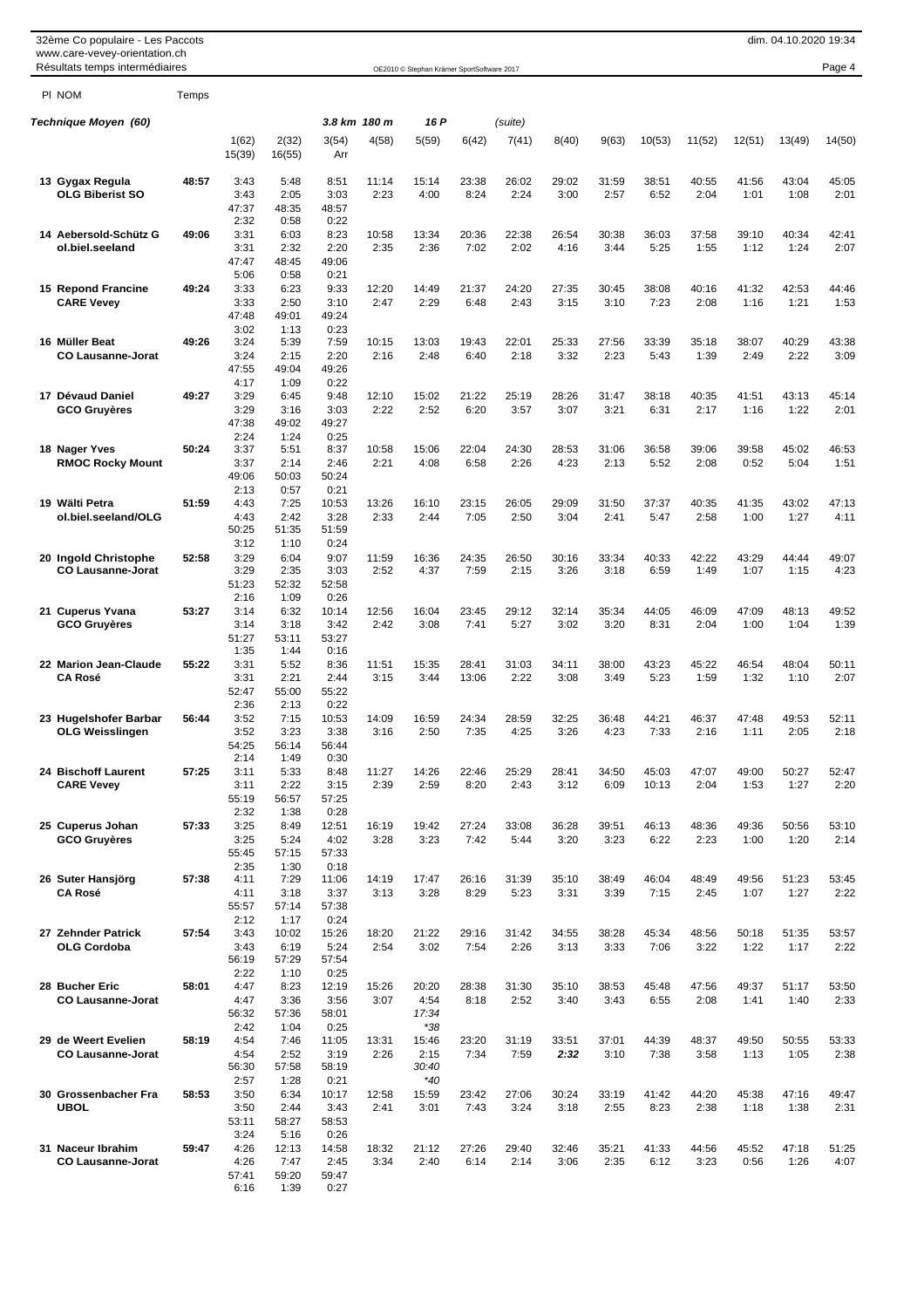| 32ème Co populaire - Les Paccots |
|----------------------------------|
| www.care-vevey-orientation.ch    |
|                                  |

| $\ldots$<br>Résultats temps intermédiaires |         |                                 |                                  |                                  |               | OE2010 © Stephan Krämer SportSoftware 2017 |               |               |               |               |               |               |               |               | Page 5        |
|--------------------------------------------|---------|---------------------------------|----------------------------------|----------------------------------|---------------|--------------------------------------------|---------------|---------------|---------------|---------------|---------------|---------------|---------------|---------------|---------------|
| PI NOM                                     | Temps   |                                 |                                  |                                  |               |                                            |               |               |               |               |               |               |               |               |               |
| Technique Moyen (60)                       |         |                                 |                                  |                                  | 3.8 km 180 m  | 16 P                                       |               | (suite)       |               |               |               |               |               |               |               |
|                                            |         | 1(62)<br>15(39)                 | 2(32)<br>16(55)                  | 3(54)<br>Arr                     | 4(58)         | 5(59)                                      | 6(42)         | 7(41)         | 8(40)         | 9(63)         | 10(53)        | 11(52)        | 12(51)        | 13(49)        | 14(50)        |
| 32 Zosso Jean-Bernar<br><b>CO CERN</b>     | 59:48   | 4:16<br>4:16<br>58:27<br>2:48   | 8:18<br>4:02<br>59:27<br>1:00    | 11:26<br>3:08<br>59:48<br>0:21   | 13:54<br>2:28 | 19:55<br>6:01<br>50:30<br>$*50$            | 26:25<br>6:30 | 29:17<br>2:52 | 32:56<br>3:39 | 36:10<br>3:14 | 43:06<br>6:56 | 45:16<br>2:10 | 46:18<br>1:02 | 53:46<br>7:28 | 55:39<br>1:53 |
| 33 Corrodi Paul<br><b>OLG Dachsen</b>      | 59:50   | 4:35<br>4:35<br>57:46<br>3:07   | 7:33<br>2:58<br>59:20<br>1:34    | 11:18<br>3:45<br>59:50<br>0:30   | 14:48<br>3:30 | 18:04<br>3:16                              | 26:49<br>8:45 | 31:38<br>4:49 | 36:21<br>4:43 | 39:55<br>3:34 | 46:55<br>7:00 | 49:24<br>2:29 | 50:25<br>1:01 | 52:16<br>1:51 | 54:39<br>2:23 |
| 34 Haider A Bertinelli<br><b>CO CERN</b>   | 1:01:18 | 3:37<br>3:37<br>59:59<br>2:08   | 7:27<br>3:50<br>1:01:02<br>1:03  | 13:07<br>5:40<br>1:01:18<br>0:16 | 15:58<br>2:51 | 18:54<br>2:56                              | 28:42<br>9:48 | 33:46<br>5:04 | 37:17<br>3:31 | 42:32<br>5:15 | 49:48<br>7:16 | 52:06<br>2:18 | 54:45<br>2:39 | 55:58<br>1:13 | 57:51<br>1:53 |
| 35 Favre Cristina isabe                    | 1:02:45 | 3:22<br>3:22<br>1:00:46         | 14:01<br>10:39<br>1:02:21        | 18:37<br>4:36<br>1:02:45         | 21:24<br>2:47 | 23:55<br>2:31                              | 30:19<br>6:24 | 34:38<br>4:19 | 38:12<br>3:34 | 42:46<br>4:34 | 48:49<br>6:03 | 51:46<br>2:57 | 52:51<br>1:05 | 55:01<br>2:10 | 57:02<br>2:01 |
| 36 Kohler Käthi<br><b>OLG Dachsen</b>      | 1:03:47 | 3:44<br>4:07<br>4:07<br>1:02:11 | 1:35<br>10:01<br>5:54<br>1:03:22 | 0:24<br>13:06<br>3:05<br>1:03:47 | 15:59<br>2:53 | 19:14<br>3:15                              | 27:00<br>7:46 | 30:03<br>3:03 | 34:46<br>4:43 | 38:33<br>3:47 | 48:19<br>9:46 | 52:15<br>3:56 | 53:25<br>1:10 | 54:51<br>1:26 | 57:27<br>2:36 |
| 37 Huber Kurt                              | 1:05:45 | 4:44<br>5:41                    | 1:11<br>8:34                     | 0:25<br>12:05                    | 16:26         | 20:25                                      | 34:53         | 37:21         | 42:12         | 45:02         | 51:53         | 54:04         | 55:05         | 57:00         | 59:33         |

| 37 Huber Kurt<br>OLG Zürinord 04                    | 1:05:45 | 5:41<br>5:41<br>1:04:06         | 8:34<br>2:53<br>1:05:20          | 12:05<br>3:31<br>1:05:45         | 16:26<br>4:21 | 20:25<br>3:59                   | 34:53<br>14:28 | 37:21<br>2:28 | 42:12<br>4:51 | 45:02<br>2:50 | 51:53<br>6:51    | 54:04<br>2:11   | 55:05<br>1:01   | 57:00<br>1:55   | 59:33<br>2:33   |
|-----------------------------------------------------|---------|---------------------------------|----------------------------------|----------------------------------|---------------|---------------------------------|----------------|---------------|---------------|---------------|------------------|-----------------|-----------------|-----------------|-----------------|
| 38 Makovicka Veronigu 1:06:22<br><b>CO Colmar</b>   |         | 4:33<br>4:29<br>4:29<br>1:02:49 | 1:14<br>8:52<br>4:23<br>1:05:40  | 0:25<br>13:44<br>4:52<br>1:06:22 | 17:05<br>3:21 | 19:59<br>2:54                   | 28:16<br>8:17  | 32:14<br>3:58 | 36:58<br>4:44 | 40:49<br>3:51 | 49:55<br>9:06    | 53:10<br>3:15   | 54:34<br>1:24   | 56:48<br>2:14   | 59:16<br>2:28   |
| 38 David Francky<br><b>PowerBar Swiss Ex</b>        | 1:06:22 | 3:33<br>3:29<br>3:29            | 2:51<br>10:23<br>6:54            | 0:42<br>13:21<br>2:58            | 17:37<br>4:16 | 24:30<br>6:53                   | 34:45<br>10:15 | 37:19<br>2:34 | 42:42<br>5:23 | 45:27<br>2:45 | 54:32<br>9:05    | 57:10<br>2:38   | 58:44<br>1:34   | 1:00:13<br>1:29 | 1:02:01<br>1:48 |
| 40 Favre Giulia                                     | 1:06:26 | 1:04:20<br>2:19<br>5:37<br>5:37 | 1:05:54<br>1:34<br>9:10<br>3:33  | 1:06:22<br>0:28<br>13:53<br>4:43 | 17:53<br>4:00 | 22:26<br>4:33                   | 29:19<br>6:53  | 32:37<br>3:18 | 36:04<br>3:27 | 39:44<br>3:40 | 49:33<br>9:49    | 52:52<br>3:19   | 53:53<br>1:01   | 56:57<br>3:04   | 1:01:16<br>4:19 |
| 41 Odermatt Ursula                                  | 1:06:40 | 1:04:20<br>3:04<br>4:16         | 1:05:52<br>1:32<br>8:34          | 1:06:26<br>0:34<br>12:40         | 15:53         | 20:32                           | 30:06          | 34:16         | 41:02         | 44:42         | 53:09            | 55:24           | 56:33           | 58:07           | 1:00:43         |
| <b>OLG Basel</b>                                    |         | 4:16<br>1:04:15<br>3:32         | 4:18<br>1:06:07<br>1:52          | 4:06<br>1:06:40<br>0:33          | 3:13          | 4:39                            | 9:34           | 4:10          | 6:46          | 3:40          | 8:27             | 2:15            | 1:09            | 1:34            | 2:36            |
| 42 Kuznetsova Tanya<br><b>CO Lausanne-Jorat</b>     | 1:06:50 | 3:07<br>3:07<br>1:05:39<br>1:48 | 10:24<br>7:17<br>1:06:33<br>0:54 | 13:59<br>3:35<br>1:06:50<br>0:17 | 19:35<br>5:36 | 25:58<br>6:23                   | 36:45<br>10:47 | 39:13<br>2:28 | 42:33<br>3:20 | 48:50<br>6:17 | 57:58<br>9:08    | 1:00:09<br>2:11 | 1:00:52<br>0:43 | 1:01:54<br>1:02 | 1:03:51<br>1:57 |
| 43 Renevey Roland<br><b>CA Rosé</b>                 | 1:07:43 | 6:08<br>6:08<br>1:06:01         | 10:43<br>4:35<br>1:07:19         | 13:53<br>3:10<br>1:07:43         | 17:14<br>3:21 | 20:39<br>3:25                   | 33:41<br>13:02 | 36:27<br>2:46 | 41:07<br>4:40 | 44:40<br>3:33 | 54:42<br>10:02   | 57:16<br>2:34   | 58:32<br>1:16   | 1:00:42<br>2:10 | 1:03:08<br>2:26 |
| 44 Bächler Josef<br><b>SV Giffers-Tentlinge</b>     | 1:08:29 | 2:53<br>4:14<br>4:14<br>1:06:50 | 1:18<br>7:20<br>3:06<br>1:08:01  | 0:24<br>11:59<br>4:39<br>1:08:29 | 14:50<br>2:51 | 17:59<br>3:09                   | 35:39<br>17:40 | 38:27<br>2:48 | 42:58<br>4:31 | 45:56<br>2:58 | 53:03<br>7:07    | 56:02<br>2:59   | 57:11<br>1:09   | 1:01:13<br>4:02 | 1:04:15<br>3:02 |
| 45 Ecoffey Pierre<br><b>CO Lausanne-Jorat</b>       | 1:08:31 | 2:35<br>4:05<br>4:05<br>1:06:30 | 1:11<br>8:49<br>4:44<br>1:08:08  | 0:28<br>14:10<br>5:21<br>1:08:31 | 18:16<br>4:06 | 21:32<br>3:16                   | 32:03<br>10:31 | 38:44<br>6:41 | 42:16<br>3:32 | 46:15<br>3:59 | 55:31<br>9:16    | 58:23<br>2:52   | 59:26<br>1:03   | 1:00:58<br>1:32 | 1:03:37<br>2:39 |
| <b>46 Baud Sandrine</b><br><b>CO Lausanne-Jorat</b> | 1:08:32 | 2:53<br>4:15<br>4:15            | 1:38<br>8:52<br>4:37             | 0:23<br>14:30<br>5:38            | 18:23<br>3:53 | 21:34<br>3:11                   | 32:07<br>10:33 | 38:51<br>6:44 | 42:20<br>3:29 | 46:25<br>4:05 | 54:45<br>8:20    | 58:27<br>3:42   | 59:29<br>1:02   | 1:01:05<br>1:36 | 1:03:39<br>2:34 |
| 47 Gerritsen Margrit<br><b>OLG Cordoba</b>          | 1:10:30 | 1:06:27<br>2:48<br>4:01<br>4:01 | 1:08:09<br>1:42<br>7:31<br>3:30  | 1:08:32<br>0:23<br>12:06<br>4:35 | 15:07<br>3:01 | 18:18<br>3:11                   | 26:19<br>8:01  | 30:12<br>3:53 | 39:00<br>8:48 | 44:04<br>5:04 | 51:04<br>7:00    | 54:00<br>2:56   | 55:18<br>1:18   | 57:31<br>2:13   | 1:00:10<br>2:39 |
| <b>48 Renaud Marcelin</b><br><b>CARE Vevey</b>      | 1:12:27 | 1:08:48<br>8:38<br>5:41<br>5:41 | 1:10:06<br>1:18<br>9:16<br>3:35  | 1:10:30<br>0:24<br>13:04<br>3:48 | 16:55<br>3:51 | 17:04<br>$*38$<br>22:39<br>5:44 | 30:53<br>8:14  | 34:02<br>3:09 | 37:32<br>3:30 | 43:21<br>5:49 | 54:57<br>11:36   | 58:39<br>3:42   | 1:00:11<br>1:32 | 1:03:42<br>3:31 | 1:06:44<br>3:02 |
| 48 Makovicka Libor                                  | 1:12:27 | 1:10:08<br>3:24<br>4:35         | 1:11:53<br>1:45<br>7:53          | 1:12:27<br>0:34<br>12:42         | 16:17         | 19:58                           | 29:53          | 33:20         | 37:02         | 48:01         | 57:14            | 1:00:57         | 1:02:14         | 1:04:01         | 1:06:49         |
| <b>CO Colmar</b>                                    |         | 4:35<br>1:10:05<br>3:16         | 3:18<br>1:11:58<br>1:53          | 4:49<br>1:12:27<br>0:29          | 3:35          | 3:41                            | 9:55           | 3:27          | 3:42          | 10:59         | 9:13             | 3:43            | 1:17            | 1:47            | 2:48            |
| 50 Murray Helen<br><b>CO CERN</b>                   | 1:20:53 | 5:59<br>5:59<br>1:18:42<br>3:36 | 9:07<br>3:08<br>1:20:22<br>1:40  | 13:32<br>4:25<br>1:20:53<br>0:31 | 17:59<br>4:27 | 22:03<br>4:04                   | 39:18<br>17:15 | 42:47<br>3:29 | 46:18<br>3:31 | 51:17<br>4:59 | 1:03:08<br>11:51 | 1:06:33<br>3:25 | 1:08:08<br>1:35 | 1:10:10<br>2:02 | 1:15:06<br>4:56 |

dim. 04.10.2020 19:34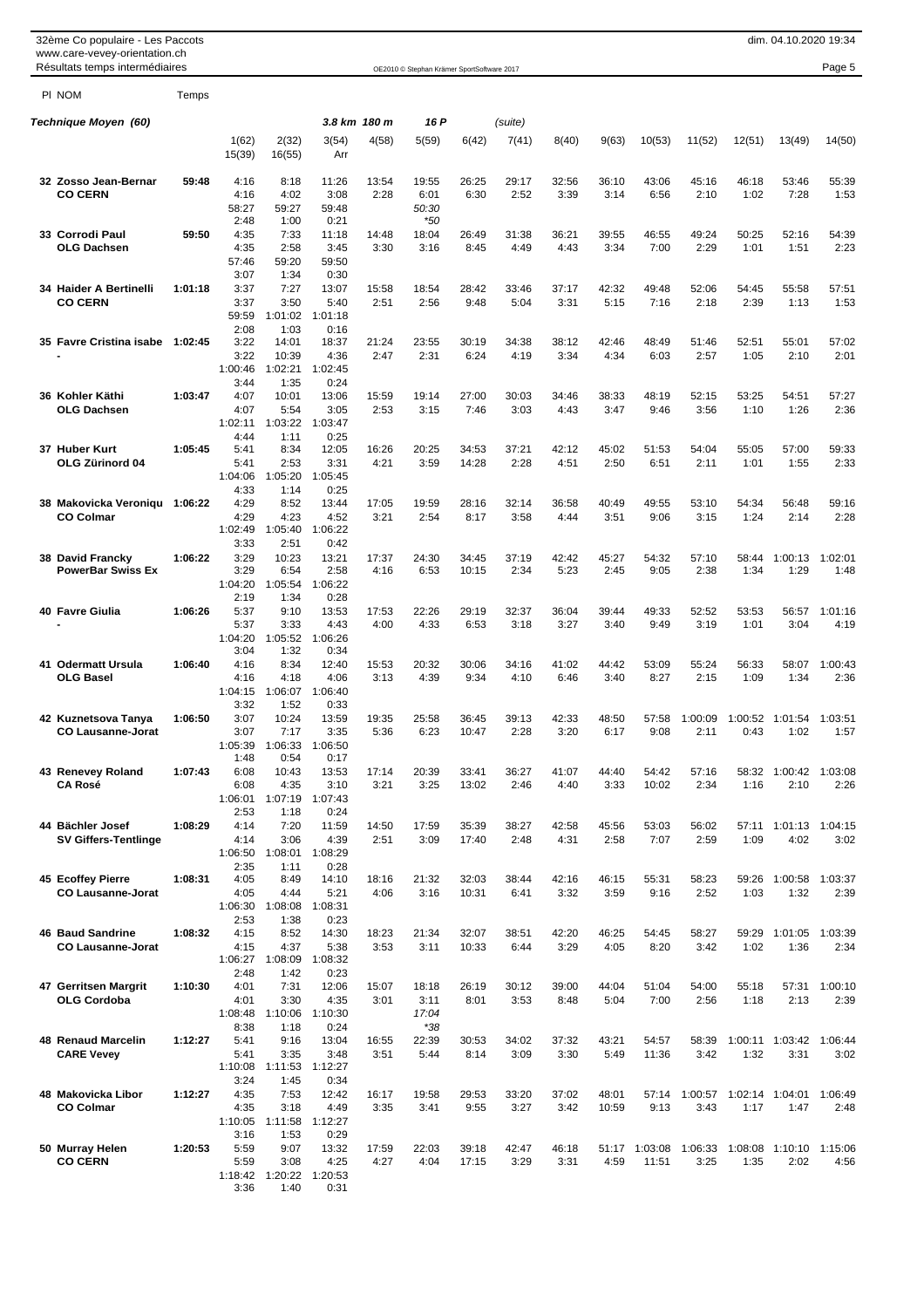| 32ème Co populaire - Les Paccots |
|----------------------------------|
| www.care-vevey-orientation.ch    |
|                                  |

| Résultats temps intermédiaires                     |         |                                   |                                   |                                   |                       | OE2010 © Stephan Krämer SportSoftware 2017 |                  |                  |                 |                  |                  |                 |                 |                 | Page 6          |
|----------------------------------------------------|---------|-----------------------------------|-----------------------------------|-----------------------------------|-----------------------|--------------------------------------------|------------------|------------------|-----------------|------------------|------------------|-----------------|-----------------|-----------------|-----------------|
| PI NOM                                             | Temps   |                                   |                                   |                                   |                       |                                            |                  |                  |                 |                  |                  |                 |                 |                 |                 |
| Technique Moyen (60)                               |         |                                   |                                   |                                   | 3.8 km 180 m          | 16 P                                       |                  | (suite)          |                 |                  |                  |                 |                 |                 |                 |
|                                                    |         | 1(62)<br>15(39)                   | 2(32)<br>16(55)                   | 3(54)<br>Arr                      | 4(58)                 | 5(59)                                      | 6(42)            | 7(41)            | 8(40)           | 9(63)            | 10(53)           | 11(52)          | 12(51)          | 13(49)          | 14(50)          |
| 51 Gerber Nathalie<br><b>OLC Omström Sens</b>      | 1:21:51 | 4:09<br>4:09<br>1:19:28<br>5:25   | 8:12<br>4:03<br>1:21:23<br>1:55   | 13:01<br>4:49<br>1:21:51<br>0:28  | 17:37<br>4:36         | 20:48<br>3:11                              | 36:50<br>16:02   | 40:31<br>3:41    | 46:31<br>6:00   | 51:51<br>5:20    | 1:03:48<br>11:57 | 1:07:37<br>3:49 | 1:09:24<br>1:47 | 1:11:31<br>2:07 | 1:14:03<br>2:32 |
| 52 Waser Franz<br><b>OLK Rafzerfeld</b>            | 1:22:02 | 6:48<br>6:48<br>1:19:29<br>7:00   | 11:08<br>4:20<br>1:21:19<br>1:50  | 16:47<br>5:39<br>1:22:02<br>0:43  | 20:57<br>4:10         | 25:23<br>4:26                              | 36:32<br>11:09   | 40:04<br>3:32    | 44:01<br>3:57   | 48:33<br>4:32    | 1:02:29<br>13:56 | 1:05:35<br>3:06 | 1:07:25<br>1:50 | 1:09:29<br>2:04 | 1:12:29<br>3:00 |
| 53 Pache Sandrine<br><b>CO Lausanne-Jorat</b>      | 1:37:39 | 5:10<br>5:10<br>1:34:47<br>3:08   | 25:42<br>20:32<br>1:37:13<br>2:26 | 30:15<br>4:33<br>1:37:39<br>0:26  | 36:01<br>5:46         | 40:05<br>4:04                              | 58:12<br>18:07   | 1:01:59<br>3:47  | 1:06:17<br>4:18 | 1:12:16<br>5:59  | 1:21:55<br>9:39  | 1:24:49<br>2:54 | 1:26:04<br>1:15 | 1:28:33<br>2:29 | 1:31:39<br>3:06 |
| 54 Anscutte Valentin                               | 1:54:03 | 4:29<br>4:29<br>1:48:39<br>5:43   | 8:06<br>3:37<br>1:53:39<br>5:00   | 20:15<br>12:09<br>1:54:03<br>0:24 | 25:29<br>5:14         | 30:15<br>4:46                              | 56:50<br>26:35   | 1:02:11<br>5:21  | 1:08:37<br>6:26 | 1:15:55<br>7:18  | 1:29:35<br>13:40 | 1:34:44<br>5:09 | 1:36:30<br>1:46 | 1:38:39<br>2:09 | 1:42:56<br>4:17 |
| 55 Mantel Marion                                   | 1:54:07 | 4:34<br>4:34<br>1:48:43<br>5:43   | 8:10<br>3:36<br>1:53:40<br>4:57   | 20:20<br>12:10<br>1:54:07<br>0:27 | 25:22<br>5:02         | 30:15<br>4:53                              | 55:50<br>25:35   | 1:02:26<br>6:36  | 1:08:41<br>6:15 | 1:15:54<br>7:13  | 1:32:07<br>16:13 | 1:34:44<br>2:37 | 1:36:36<br>1:52 | 1:38:42<br>2:06 | 1:43:00<br>4:18 |
| <b>56 Butscher Robert</b>                          | 1:54:44 | 6:59<br>6:59<br>1:49:26<br>9:38   | 11:53<br>4:54<br>1:54:03<br>4:37  | 19:39<br>7:46<br>1:54:44<br>0:41  | 24:47<br>5:08         | 35:42<br>10:55                             | 48:10<br>12:28   | 58:42<br>10:32   | 1:03:31<br>4:49 | 1:09:18<br>5:47  | 1:23:01<br>13:43 | 1:28:44<br>5:43 | 1:32:58<br>4:14 | 1:35:46<br>2:48 | 1:39:48<br>4:02 |
| 57 Kruithof Egbert<br><b>CO Lausanne-Jorat</b>     | 2:03:50 | 12:27<br>12:27<br>1:59:02<br>7:39 | 18:03<br>5:36<br>2:02:31<br>3:29  | 29:54<br>11:51<br>2:03:50<br>1:19 | 36:07<br>6:13         | 45:32<br>9:25                              | 59:21<br>13:49   | 1:04:31<br>5:10  | 1:09:32<br>5:01 | 1:19:23<br>9:51  | 1:33:37<br>14:14 | 1:39:31<br>5:54 | 1:41:50<br>2:19 | 1:47:49<br>5:59 | 1:51:23<br>3:34 |
| 58 Favre Léa et Pierre                             | 2:25:33 | 8:00<br>8:00<br>2:21:46<br>12:32  | 26:10<br>18:10<br>2:24:50<br>3:04 | 35:15<br>9:05<br>2:25:33<br>0:43  | 42:21<br>7:06         | 46:51<br>4:30                              | 1:03:20<br>16:29 | 1:14:12<br>10:52 | 1:20:24<br>6:12 | 1:32:10<br>11:46 | 1:50:05<br>17:55 | 1:55:01<br>4:56 | 1:57:26<br>2:25 | 2:03:20<br>5:54 | 2:09:14<br>5:54 |
| <b>Peissard Bernard</b><br><b>OLC SKOG Fribour</b> | bandon  | 3:44<br>3:44<br>-----             | 6:15<br>2:31<br>-----             | 8:48<br>2:33<br>46:25<br>11:26    | 11:18<br>2:30         | 15:11<br>3:53                              | 32:04<br>16:53   | 34:59<br>2:55    |                 |                  |                  |                 |                 |                 |                 |
| Ruiz Sergio J                                      | bandon  | 6:21<br>6:21<br>-----             | 59:13<br>52:52<br>-----           | 1:18:15<br>19:02                  | 1:25:38<br>7:23       | 1:30:24<br>4:46                            | 1:53:32<br>23:08 | ----             |                 |                  |                  |                 |                 |                 |                 |
| Technique Long (63)                                |         | 1(31)<br>Arr                      | 2(65)                             | 3(67)                             | 5.2 km 250 m<br>4(58) | 14 P<br>5(32)                              | 6(59)            | 7(64)            | 8(53)           | 9(52)            | 10(51)           | 11(49)          | 12(50)          | 13(39)          | 14(55)          |
| 1 Egger Reto<br><b>OLK Rafzerfeld</b>              | 29:52   | 1:15<br>1:15<br>29:52<br>0:10     | 6:31<br>5:16                      | 8:14<br>1:43                      | 12:44<br>4:30         | 14:05<br>1:21                              | 14:49<br>0:44    | 16:45<br>1:56    | 25:14<br>8:29   | 26:03<br>0:49    | 26:24<br>0:21    | 27:10<br>0:46   | 28:09<br>0:59   | 29:14<br>1:05   | 29:42<br>0:28   |
| 2 Aebersold Fabian<br>ol.biel.seeland              | 34:06   | 1:16<br>1:16<br>34:06<br>0:11     | 7:17<br>6:01                      | 9:18<br>2:01                      | 14:10<br>4:52         | 15:43<br>1:33                              | 17:10<br>1:27    | 19:10<br>2:00    | 29:20<br>10:10  | 30:21<br>1:01    | 30:44<br>0:23    | 31:22<br>0:38   | 32:28<br>1:06   | 33:33<br>1:05   | 33:55<br>0:22   |
| 3 Soldini Jonas<br><b>CA Rosé</b>                  | 34:20   | 1:24<br>1:24<br>34:20<br>0:10     | 7:23<br>5:59                      | 9:20<br>1:57                      | 13:24<br>4:04         | 14:48<br>1:24                              | 15:31<br>0:43    | 17:20<br>1:49    | 26:30<br>9:10   | 27:25<br>0:55    | 27:56<br>0:31    | 29:23<br>1:27   | 30:38<br>1:15   | 33:40<br>3:02   | 34:10<br>0:30   |
| 4 Aebersold Simona<br>ol.biel.seeland              | 39:12   | 1:39<br>1:39<br>39:12<br>0:15     | 9:34<br>7:55                      | 12:13<br>2:39                     | 17:11<br>4:58         | 18:49<br>1:38                              | 19:43<br>0:54    | 21:53<br>2:10    | 32:55<br>11:02  | 34:13<br>1:18    | 34:43<br>0:30    | 35:28<br>0:45   | 36:45<br>1:17   | 38:01<br>1:16   | 38:57<br>0:56   |
| 5 Waeber Tibor                                     | 41:21   | 1:46                              | 9:22                              | 12:42                             | 17:59                 | 19:52                                      | 20:51            | 23:10            | 34:02           | 35:50            | 36:18            | 37:25           | 39:02           | 40:24           | 41:10           |

| 5 Waeber Tibor<br><b>ANCO</b>               | 41:21 | 0:15<br>1:46<br>1:46<br>41:21<br>0:11 | 9:22<br>7:36 | 12:42<br>3:20 | 17:59<br>5:17 | 19:52<br>1:53 | 20:51<br>0:59 | 23:10<br>2:19 | 34:02<br>10:52 | 35:50<br>1:48 | 36:18<br>0:28 | 37:25<br>1:07 | 39:02<br>1:37 | 40:24<br>1:22 | 41:10<br>0:46 |
|---------------------------------------------|-------|---------------------------------------|--------------|---------------|---------------|---------------|---------------|---------------|----------------|---------------|---------------|---------------|---------------|---------------|---------------|
| 6  Schafer Elias<br><b>OLC Omström Sens</b> | 41:45 | 1:40<br>1:40<br>41:45<br>0:15         | 8:49<br>7:09 | 10:58<br>2:09 | 15:50<br>4:52 | 17:41<br>1:51 | 18:43<br>1:02 | 20:52<br>2:09 | 35:21<br>14:29 | 36:41<br>1:20 | 37:16<br>0:35 | 38:05<br>0:49 | 39:21<br>1:16 | 40:47<br>1:26 | 41:30<br>0:43 |
| <b>Fluckiger Paul</b><br><b>ANCO</b>        | 41:56 | 1:40<br>1:40<br>41:56<br>0:15         | 9:07<br>7:27 | 11:46<br>2:39 | 17:21<br>5:35 | 18:54<br>1:33 | 19:56<br>1:02 | 21:54<br>1:58 | 35:15<br>13:21 | 36:38<br>1:23 | 37:15<br>0:37 | 38:05<br>0:50 | 39:26<br>1:21 | 40:53<br>1:27 | 41:41<br>0:48 |
| 8 Weibel Nathan<br><b>ANCO</b>              | 41:59 | 1:38<br>1:38<br>41:59                 | 9:01<br>7:23 | 11:38<br>2:37 | 16:27<br>4:49 | 18:41<br>2:14 | 19:46<br>1:05 | 21:57<br>2:11 | 34:46<br>12:49 | 35:52<br>1:06 | 37:26<br>1:34 | 38:14<br>0:48 | 39:44<br>1:30 | 41:06<br>1:22 | 41:42<br>0:36 |

0:17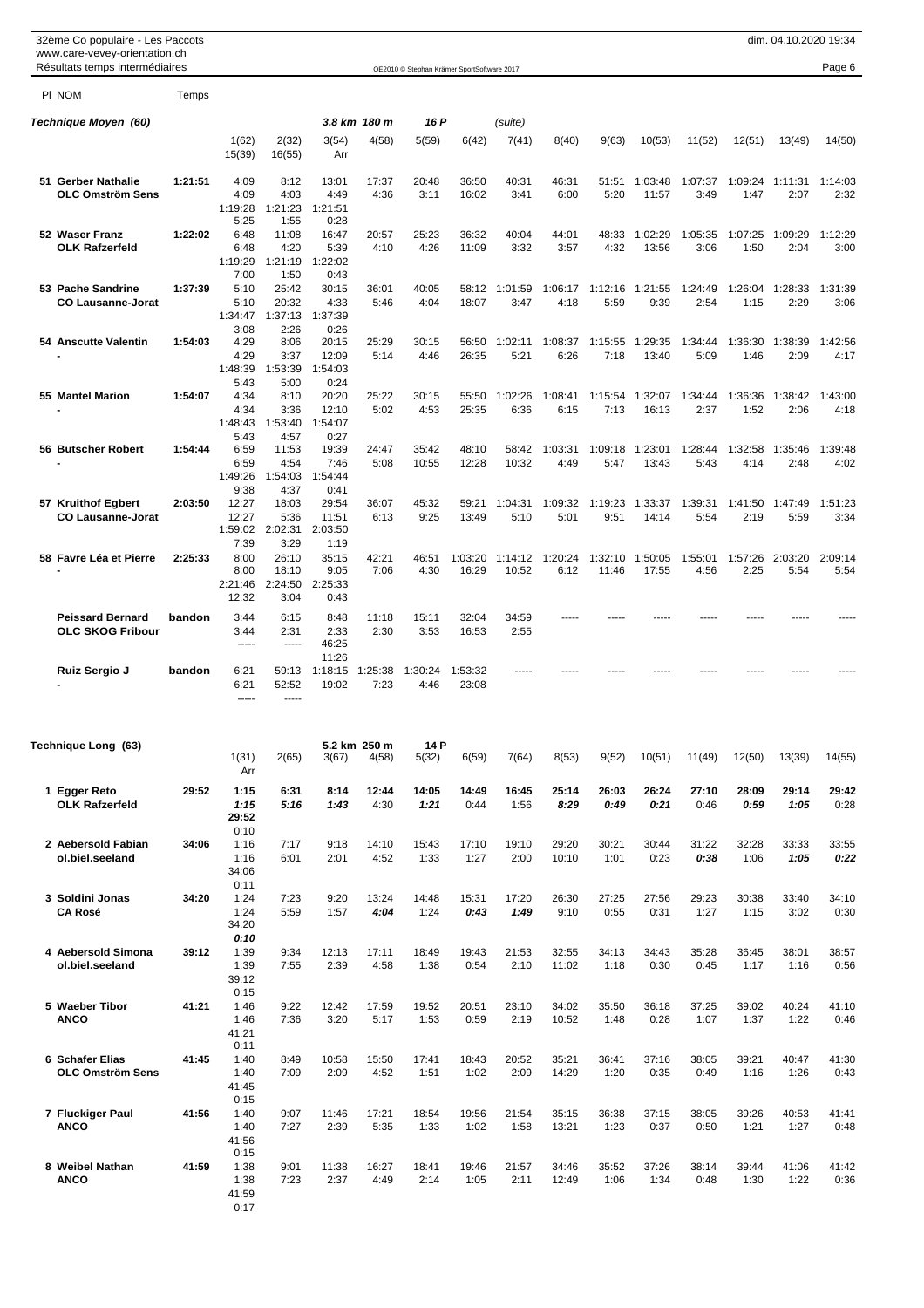|  | 32ème Co populaire - Les Paccots<br>www.care-vevey-orientation.ch |       |               |                |               |               |                                            |               |               |                |               |               |               |               | dim. 04.10.2020 19:34 |               |
|--|-------------------------------------------------------------------|-------|---------------|----------------|---------------|---------------|--------------------------------------------|---------------|---------------|----------------|---------------|---------------|---------------|---------------|-----------------------|---------------|
|  | Résultats temps intermédiaires                                    |       |               |                |               |               | OE2010 © Stephan Krämer SportSoftware 2017 |               |               |                |               |               |               |               |                       | Page 7        |
|  | PI NOM                                                            | Temps |               |                |               |               |                                            |               |               |                |               |               |               |               |                       |               |
|  | Technique Long (63)                                               |       |               |                |               | 5.2 km 250 m  | 14 P                                       |               | (suite)       |                |               |               |               |               |                       |               |
|  |                                                                   |       | 1(31)<br>Arr  | 2(65)          | 3(67)         | 4(58)         | 5(32)                                      | 6(59)         | 7(64)         | 8(53)          | 9(52)         | 10(51)        | 11(49)        | 12(50)        | 13(39)                | 14(55)        |
|  | 9 Kuznetsov Victor                                                | 43:18 | 1:33          | 9:05           | 12:01         | 17:41         | 19:32                                      | 21:32         | 23:51         | 36:07          | 37:17         | 37:54         | 39:00         | 40:34         | 42:31                 | 43:05         |
|  | <b>CO Lausanne-Jorat</b>                                          |       | 1:33          | 7:32           | 2:56          | 5:40          | 1:51                                       | 2:00          | 2:19          | 12:16          | 1:10          | 0:37          | 1:06          | 1:34          | 1:57                  | 0:34          |
|  |                                                                   |       | 43:18         |                |               |               |                                            |               |               |                |               |               |               |               |                       |               |
|  |                                                                   |       | 0:13          |                |               |               |                                            |               |               |                |               |               |               |               |                       |               |
|  | 10 Steinlin Gaudenz                                               | 44:54 | 1:58          | 9:54           | 12:57         | 18:11         | 19:53                                      | 21:37         | 23:53         | 36:39          | 38:12         | 38:49         | 40:18         | 41:58         | 43:51                 | 44:37         |
|  | <b>UBOL / OLG Bern</b>                                            |       | 1:58          | 7:56           | 3:03          | 5:14          | 1:42                                       | 1:44          | 2:16          | 12:46          | 1:33          | 0:37          | 1:29          | 1:40          | 1:53                  | 0:46          |
|  |                                                                   |       | 44:54<br>0:17 |                |               |               |                                            |               |               |                |               |               |               |               |                       |               |
|  | 11 Wichoud Jérémie                                                | 45:10 | 1:43          | 9:40           | 12:12         | 17:30         | 19:51                                      | 21:00         | 23:39         | 37:21          | 39:30         | 40:05         | 41:02         | 42:47         | 44:18                 | 44:57         |
|  | <b>CO Lausanne-Jorat</b>                                          |       | 1:43          | 7:57           | 2:32          | 5:18          | 2:21                                       | 1:09          | 2:39          | 13:42          | 2:09          | 0:35          | 0:57          | 1:45          | 1:31                  | 0:39          |
|  |                                                                   |       | 45:10         |                |               |               |                                            |               |               |                |               |               |               |               |                       |               |
|  |                                                                   |       | 0:13          |                |               |               |                                            |               |               |                |               |               |               |               |                       |               |
|  | 12 Probst Anja                                                    | 45:20 | 1:45          | 10:15          | 13:10         | 18:33         | 20:25                                      | 21:41         | 24:01         | 38:19          | 39:49         | 40:26         | 41:20         | 42:47         | 44:31                 | 45:07         |
|  | OLG Bern / ol nors                                                |       | 1:45          | 8:30           | 2:55          | 5:23          | 1:52                                       | 1:16          | 2:20          | 14:18          | 1:30          | 0:37          | 0:54          | 1:27          | 1:44                  | 0:36          |
|  |                                                                   |       | 45:20<br>0:13 |                |               |               |                                            |               |               |                |               |               |               |               |                       |               |
|  | 13 Renevey Stéphane                                               | 46:25 | 1:41          | 10:36          | 12:58         | 18:24         | 21:07                                      | 23:02         | 25:31         | 39:34          | 40:49         | 41:22         | 42:10         | 44:03         | 45:33                 | 46:10         |
|  | <b>CA Rosé</b>                                                    |       | 1:41          | 8:55           | 2:22          | 5:26          | 2:43                                       | 1:55          | 2:29          | 14:03          | 1:15          | 0:33          | 0:48          | 1:53          | 1:30                  | 0:37          |
|  |                                                                   |       | 46:25         |                |               |               |                                            |               |               |                |               |               |               |               |                       |               |
|  |                                                                   |       | 0:15          |                |               |               |                                            |               |               |                |               |               |               |               |                       |               |
|  | 14 Kessler Sébastien                                              | 46:30 | 1:49          | 10:06          | 13:12         | 19:25         | 21:20                                      | 22:29         | 24:53         | 39:03          | 40:50         | 41:34         | 42:44         | 44:08         | 45:37                 | 46:18         |
|  | <b>CA Rosé</b>                                                    |       | 1:49<br>46:30 | 8:17           | 3:06          | 6:13          | 1:55                                       | 1:09          | 2:24          | 14:10          | 1:47          | 0:44          | 1:10          | 1:24          | 1:29                  | 0:41          |
|  |                                                                   |       | 0:12          |                |               |               |                                            |               |               |                |               |               |               |               |                       |               |
|  | 15 Mazuez Mathieu                                                 | 47:13 | 1:47          | 11:52          | 14:13         | 20:09         | 22:14                                      | 23:48         | 26:17         | 39:45          | 41:19         | 41:52         | 42:57         | 44:39         | 46:08                 | 46:53         |
|  | OLG Bern / UBOL                                                   |       | 1:47          | 10:05          | 2:21          | 5:56          | 2:05                                       | 1:34          | 2:29          | 13:28          | 1:34          | 0:33          | 1:05          | 1:42          | 1:29                  | 0:45          |
|  |                                                                   |       | 47:13         |                |               |               |                                            |               |               |                |               |               |               |               |                       |               |
|  |                                                                   |       | 0:20          |                |               |               |                                            |               |               |                |               |               |               |               |                       |               |
|  | <b>16 Probst Marc</b>                                             | 48:11 | 1:44          | 10:03          | 12:40         | 18:22         | 20:18                                      | 21:28         | 24:00         | 39:04          | 40:31         | 42:34         | 43:43         | 45:34         | 47:14                 | 47:53         |
|  | OLG Bern / ol nors                                                |       | 1:44<br>48:11 | 8:19           | 2:37          | 5:42          | 1:56                                       | 1:10          | 2:32          | 15:04          | 1:27          | 2:03          | 1:09          | 1:51          | 1:40                  | 0:39          |
|  |                                                                   |       | 0:18          |                |               |               |                                            |               |               |                |               |               |               |               |                       |               |
|  | 17 Lauenstein Jan                                                 | 48:26 | 1:45          | 10:07          | 16:56         | 22:48         | 24:30                                      | 26:01         | 28:09         | 41:10          | 42:41         | 43:22         | 44:12         | 45:26         | 46:54                 | 48:14         |
|  | <b>ANCO</b>                                                       |       | 1:45          | 8:22           | 6:49          | 5:52          | 1:42                                       | 1:31          | 2:08          | 13:01          | 1:31          | 0:41          | 0:50          | 1:14          | 1:28                  | 1:20          |
|  |                                                                   |       | 48:26         |                |               |               |                                            |               |               |                |               |               |               |               |                       |               |
|  |                                                                   |       | 0:12          |                |               |               |                                            |               |               |                |               |               |               |               |                       |               |
|  | 18 Khlebnikov Philipp                                             | 48:53 | 1:43          | 13:33          | 16:19         | 21:35         | 23:33                                      | 24:32         | 27:14         | 40:11          | 41:33         | 42:08         | 44:39         | 46:16         | 47:50                 | 48:37         |
|  | <b>ANCO</b>                                                       |       | 1:43<br>48:53 | 11:50          | 2:46          | 5:16          | 1:58                                       | 0:59          | 2:42          | 12:57          | 1:22          | 0:35          | 2:31          | 1:37          | 1:34                  | 0:47          |
|  |                                                                   |       | 0:16          |                |               |               |                                            |               |               |                |               |               |               |               |                       |               |
|  | 19 Luzzi Damiano                                                  | 50:11 | 1:45          | 9:30           | 13:48         | 19:20         | 21:16                                      | 22:48         | 25:05         | 38:21          | 40:05         | 40:44         | 41:55         | 43:45         | 49:15                 | 49:58         |
|  | CO Lausanne-Jorat                                                 |       | 1:45          | 7:45           | 4:18          | 5:32          | 1:56                                       | 1:32          | 2:17          | 13:16          | 1:44          | 0:39          | 1:11          | 1:50          | 5:30                  | 0:43          |
|  |                                                                   |       | 50:11         |                |               |               |                                            |               |               |                |               |               |               |               |                       |               |
|  |                                                                   |       | 0:13          |                |               |               |                                            |               |               |                |               |               |               |               |                       |               |
|  | 20 Fasel Thomas<br><b>OLC Omström Sens</b>                        | 51:09 | 1:41<br>1:41  | 10:03<br>8:22  | 13:26<br>3:23 | 19:02<br>5:36 | 21:33<br>2:31                              | 22:33<br>1:00 | 24:56<br>2:23 | 40:31<br>15:35 | 42:03<br>1:32 | 44:17<br>2:14 | 46:11<br>1:54 | 48:09<br>1:58 | 50:14<br>2:05         | 50:55<br>0:41 |
|  |                                                                   |       | 51:09         |                |               |               |                                            |               |               |                |               |               |               |               |                       |               |
|  |                                                                   |       | 0:14          |                |               |               |                                            |               |               |                |               |               |               |               |                       |               |
|  | 21 Schafer Leonard                                                | 51:10 | 2:05          | 11:21          | 15:36         | 22:36         | 25:15                                      | 26:41         | 29:30         | 43:02          | 44:31         | 45:19         | 46:28         | 48:25         | 50:02                 | 50:52         |
|  | <b>OLC Omström Sens</b>                                           |       | 2:05          | 9:16           | 4:15          | 7:00          | 2:39                                       | 1:26          | 2:49          | 13:32          | 1:29          | 0:48          | 1:09          | 1:57          | 1:37                  | 0:50          |
|  |                                                                   |       | 51:10         |                |               |               |                                            |               |               |                |               |               |               |               |                       |               |
|  | 22 Grote Andreas                                                  | 52:23 | 0:18<br>1:55  | 11:30          | 15:25         | 22:15         | 24:32                                      | 25:44         | 28:40         | 43:41          | 45:12         | 45:46         | 47:13         | 49:09         | 50:55                 | 52:08         |
|  | OLC SKOG Fribour                                                  |       | 1:55          | 9:35           | 3:55          | 6:50          | 2:17                                       | 1:12          | 2:56          | 15:01          | 1:31          | 0:34          | 1:27          | 1:56          | 1:46                  | 1:13          |
|  |                                                                   |       | 52:23         |                |               |               |                                            |               |               |                |               |               |               |               |                       |               |
|  |                                                                   |       | 0:15          |                |               |               |                                            |               |               |                |               |               |               |               |                       |               |
|  | 23 Pope Alex                                                      | 52:51 | 1:46          | 14:09          | 17:35         | 23:38         | 25:34                                      | 26:59         | 29:14         | 43:37          | 45:41         | 46:31         | 47:41         | 49:24         | 51:22                 | 52:30         |
|  |                                                                   |       | 1:46<br>52:51 | 12:23          | 3:26          | 6:03          | 1:56                                       | 1:25          | 2:15          | 14:23          | 2:04          | 0:50          | 1:10          | 1:43          | 1:58                  | 1:08          |
|  |                                                                   |       | 0:21          |                |               |               |                                            |               |               |                |               |               |               |               |                       |               |
|  | 24 Gygax Martin                                                   | 53:06 | 1:58          | 11:32          | 14:56         | 22:04         | 24:17                                      | 26:07         | 28:56         | 44:24          | 46:15         | 47:09         | 48:16         | 50:08         | 51:57                 | 52:46         |
|  | <b>OLG Biberist SO</b>                                            |       | 1:58          | 9:34           | 3:24          | 7:08          | 2:13                                       | 1:50          | 2:49          | 15:28          | 1:51          | 0:54          | 1:07          | 1:52          | 1:49                  | 0:49          |
|  |                                                                   |       | 53:06         |                |               |               |                                            |               |               |                |               |               |               |               |                       |               |
|  |                                                                   |       | 0:20          |                |               |               |                                            |               |               |                |               |               |               |               |                       |               |
|  | 25 Suter Valérie                                                  | 53:55 | 1:42          | 10:20          | 16:04         | 22:21         | 24:01                                      | 25:16         | 27:42         | 42:01          | 43:07         | 43:46         | 45:28         | 47:02         | 52:46                 | 53:37         |
|  | <b>CA Rosé</b>                                                    |       | 1:42<br>53:55 | 8:38           | 5:44          | 6:17          | 1:40                                       | 1:15          | 2:26          | 14:19          | 1:06          | 0:39          | 1:42          | 1:34          | 5:44                  | 0:51          |
|  |                                                                   |       | 0:18          |                |               |               |                                            |               |               |                |               |               |               |               |                       |               |
|  | 26 Béguin Jan                                                     | 54:12 | 1:59          | 15:19          | 18:42         | 25:15         | 27:31                                      | 29:04         | 31:55         | 45:35          | 47:24         | 48:10         | 49:14         | 51:08         | 53:00                 | 53:51         |
|  | <b>ANCO</b>                                                       |       | 1:59          | 13:20          | 3:23          | 6:33          | 2:16                                       | 1:33          | 2:51          | 13:40          | 1:49          | 0:46          | 1:04          | 1:54          | 1:52                  | 0:51          |
|  |                                                                   |       | 54:12         |                |               |               |                                            |               |               |                |               |               |               |               |                       |               |
|  |                                                                   |       | 0:21          |                |               |               |                                            |               |               |                |               |               |               |               |                       |               |
|  | 27 Wälti Jael<br>ol.biel.seeland                                  | 54:22 | 2:07<br>2:07  | 16:41<br>14:34 | 19:46<br>3:05 | 26:12<br>6:26 | 28:19<br>2:07                              | 29:28<br>1:09 | 32:09<br>2:41 | 46:58<br>14:49 | 48:20<br>1:22 | 48:58<br>0:38 | 49:56<br>0:58 | 51:51<br>1:55 | 53:27<br>1:36         | 54:06<br>0:39 |
|  |                                                                   |       | 54:22         |                |               |               |                                            |               |               |                |               |               |               |               |                       |               |

0:16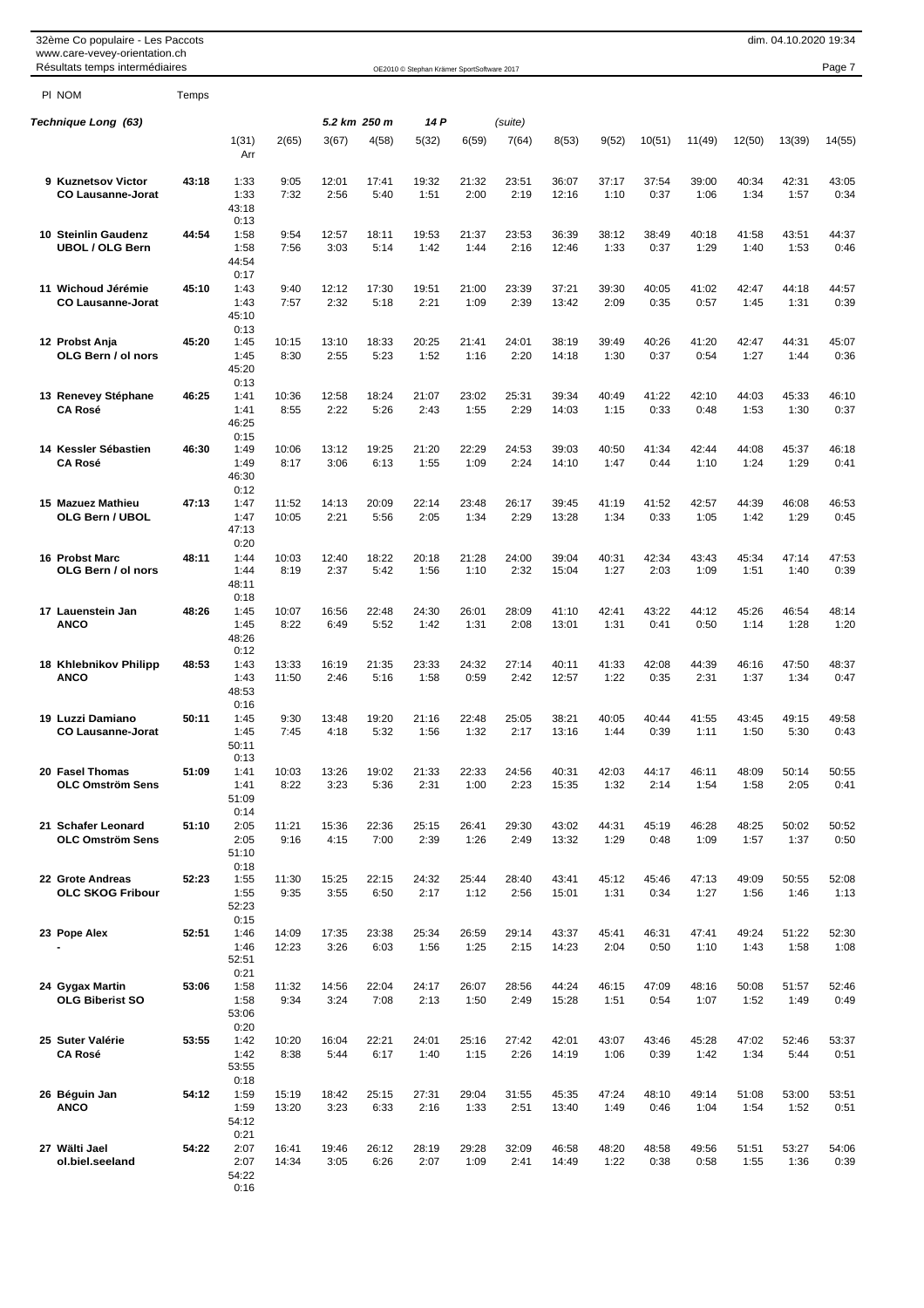| Résultats temps intermédiaires<br>Page 8<br>OE2010 © Stephan Krämer SportSoftware 2017<br>PI NOM<br>Temps<br>5.2 km 250 m<br>14 P<br>Technique Long (63)<br>(suite)<br>5(32)<br>1(31)<br>2(65)<br>3(67)<br>4(58)<br>6(59)<br>7(64)<br>8(53)<br>9(52)<br>10(51)<br>11(49)<br>12(50)<br>13(39)<br>14(55)<br>Arr<br>25:25<br>29:44<br>47:31<br>28 Lehmann Michael<br>54:41<br>2:25<br>11:56<br>23:24<br>26:43<br>45:54<br>48:13<br>49:33<br>51:15<br>53:27<br>54:21<br>15:47<br><b>OLG Kölliken</b><br>2:25<br>9:31<br>2:01<br>3:01<br>1:20<br>3:51<br>7:37<br>1:18<br>16:10<br>1:37<br>0:42<br>1:42<br>2:12<br>0:54<br>54:41<br>0:20<br>29 Kohler Hansruedi<br>2:16<br>23:55<br>25:48<br>28:33<br>46:23<br>47:43<br>48:53<br>54:37<br>56:03<br>11:10<br>14:48<br>21:50<br>44:11<br>51:55<br>55:41<br><b>OLG Dachsen</b><br>2:05<br>1:53<br>1:20<br>2:16<br>8:54<br>3:38<br>7:02<br>2:45<br>15:38<br>2:12<br>1:10<br>3:02<br>2:42<br>1:04<br>56:03<br>0:22<br>1:48<br>31:58<br>33:03<br>35:24<br>57:01<br>30 Odermatt Brian<br>57:17<br>19:27<br>23:43<br>30:01<br>49:45<br>51:18<br>51:57<br>52:54<br>54:19<br>56:06<br><b>OLG Basel</b><br>1:48<br>1:05<br>2:21<br>1:25<br>0:55<br>17:39<br>4:16<br>6:18<br>1:57<br>14:21<br>1:33<br>0:39<br>0:57<br>1:47<br>57:17<br>0:16<br>30 Wälti André<br>57:17<br>32:08<br>33:15<br>52:23<br>57:02<br>1:49<br>19:50<br>24:01<br>29:56<br>35:45<br>49:15<br>50:38<br>51:32<br>54:08<br>56:06<br>2:12<br>1:07<br>2:30<br>1:23<br>0:54<br>0:56<br>ol.biel.seeland<br>1:49<br>18:01<br>4:11<br>5:55<br>13:30<br>0:51<br>1:45<br>1:58<br>57:17<br>0:15<br>22:25<br>24:50<br>29:21<br>50:25<br>32 Perret Grégoire<br>57:18<br>2:23<br>12:13<br>15:01<br>26:14<br>47:55<br>51:19<br>52:22<br>54:27<br>56:14<br>56:59<br>2:23<br>7:24<br>2:25<br>1:24<br>3:07<br>2:30<br>2:05<br>0:45<br>ANCO<br>9:50<br>2:48<br>18:34<br>0:54<br>1:03<br>1:47<br>57:18<br>0:19<br>33 Favre Matteo<br>2:11<br>47:30<br>56:32<br>58:27<br>13:18<br>18:03<br>23:43<br>25:54<br>27:16<br>29:42<br>43:33<br>44:54<br>49:46<br>51:09<br>58:09<br>2:11<br>2:11<br>1:22<br>2:26<br>13:51<br>1:21<br>2:36<br>2:16<br>1:23<br>5:23<br>1:37<br>11:07<br>4:45<br>5:40<br>58:27<br>0:18<br>2:39<br>34 Hediger Fabio<br>58:30<br>12:05<br>15:16<br>22:42<br>25:04<br>27:29<br>30:31<br>47:27<br>49:57<br>51:29<br>52:50<br>54:38<br>57:11<br>58:13<br><b>OLC Omström Sens</b><br>2:39<br>9:26<br>7:26<br>2:22<br>2:25<br>3:02<br>2:30<br>1:32<br>1:21<br>2:33<br>1:02<br>3:11<br>16:56<br>1:48<br>58:30<br>0:17<br>2:11<br>35 Schnyder Adrian<br>58:57<br>15:13<br>18:43<br>26:06<br>28:46<br>30:16<br>34:09<br>50:53<br>52:27<br>53:05<br>53:56<br>56:13<br>57:41<br>58:34<br>2:11<br>3:30<br>7:23<br>2:40<br>1:30<br>3:53<br>1:34<br>0:38<br>0:51<br>1:28<br>0:53<br><b>OLC Omström Sens</b><br>13:02<br>16:44<br>2:17<br>58:57<br>0:23<br>36 Roch Christian<br>2:12<br>31:22<br>52:11<br>59:04<br>12:49<br>17:28<br>24:49<br>27:10<br>28:33<br>48:59<br>51:02<br>53:50<br>55:42<br>57:35<br>58:45<br>2:12<br>2:21<br>1:23<br>2:03<br><b>CA Rosé</b><br>10:37<br>4:39<br>7:21<br>2:49<br>17:37<br>1:09<br>1:39<br>1:52<br>1:53<br>1:10<br>59:04<br>0:19<br>37 Räss Simon<br>1:54<br>30:08<br>34:38<br>59:10<br>19:46<br>22:31<br>28:15<br>31:49<br>49:27<br>50:51<br>51:37<br>53:45<br>55:44<br>57:57<br>58:53<br><b>OLG Bern</b><br>2:45<br>2:49<br>2:08<br>1:54<br>17:52<br>5:44<br>1:53<br>1:41<br>14:49<br>1:24<br>0:46<br>1:59<br>2:13<br>0:56<br>59:10<br>0:17<br>38 Brügger Joseph<br>59:33<br>2:04<br>10:09<br>13:32<br>21:56<br>24:28<br>25:34<br>28:19<br>47:32<br>48:57<br>50:44<br>51:44<br>54:00<br>58:05<br>59:13<br>OLC Omström Sens<br>2:32<br>2:04<br>8:05<br>3:23<br>8:24<br>1:06<br>2:45<br>19:13<br>1:25<br>1:00<br>2:16<br>4:05<br>1:08<br>1:47<br>59:33<br>43:39<br>0:20<br>$*51$<br>2:34<br>18:36<br>29:07<br>59:31<br>39 Lerjen Martin<br>59:53<br>13:14<br>25:37<br>27:52<br>31:56<br>50:08<br>51:58<br>52:39<br>54:09<br>56:02<br>58:22<br><b>Swiss Radio Orient</b><br>2:34<br>5:22<br>2:15<br>2:49<br>1:30<br>1:53<br>2:20<br>1:09<br>10:40<br>7:01<br>1:15<br>18:12<br>1:50<br>0:41<br>59:53<br>0:22<br><b>40 Nagel Siegfried</b><br>1:00:19<br>2:25<br>30:27<br>1:00:00<br>14:10<br>17:26<br>24:18<br>26:27<br>27:42<br>48:01<br>49:47<br>53:48<br>55:04<br>56:54<br>58:54<br><b>OLG Murten</b><br>2:25<br>6:52<br>2:09<br>2:00<br>1:06<br>11:45<br>3:16<br>1:15<br>2:45<br>17:34<br>1:46<br>4:01<br>1:16<br>1:50<br>1:00:19<br>52:03<br>$*50$<br>0:19<br>1:00:52<br>2:21<br>29:01<br>30:33<br>33:40<br>53:25<br>54:05<br>59:37<br>1:00:30<br>41 Odermatt Alex<br>15:27<br>18:56<br>26:36<br>51:41<br>55:36<br>57:31<br><b>OLG Basel</b><br>2:21<br>13:06<br>3:29<br>7:40<br>2:25<br>1:32<br>3:07<br>18:01<br>1:31<br>1:55<br>2:06<br>0:53<br>1:44<br>0:40<br>1:00:52<br>0:22<br>42 Baud Loïc<br>1:01:20<br>1:37<br>27:09<br>32:12<br>35:25<br>52:19<br>1:00:24<br>1:01:06<br>10:53<br>17:51<br>25:04<br>53:59<br>54:49<br>56:16<br>57:54<br>1:37<br>2:05<br>5:03<br>1:27<br>1:38<br>2:30<br>0:42<br><b>CO Lausanne-Jorat</b><br>9:16<br>6:58<br>7:13<br>3:13<br>16:54<br>1:40<br>0:50<br>1:01:20<br>0:14<br>43 Kuznetsov Vladimir<br>1:03:17<br>2:36<br>20:41<br>27:44<br>30:10<br>32:30<br>35:49<br>1:00:31 1:02:16<br>1:03:01<br>16:43<br>53:42<br>55:20<br>56:11<br>58:09<br>2:36<br>14:07<br>7:03<br>2:26<br>2:20<br>17:53<br>0:51<br>1:58<br>2:22<br>1:45<br>0:45<br><b>CO Lausanne-Jorat</b><br>3:58<br>3:19<br>1:38<br>1:03:17<br>0:16<br>44 Geunhee Hong<br>1:03:50<br>2:14<br>12:23<br>17:38<br>26:53<br>28:51<br>30:38<br>33:29<br>53:40<br>57:09<br>1:00:30<br>1:02:41<br>1:03:33<br>56:13<br>58:34<br><b>CO CERN</b><br>2:14<br>2:51<br>20:11<br>2:33<br>1:25<br>2:11<br>0:52<br>10:09<br>5:15<br>9:15<br>1:58<br>1:47<br>0:56<br>1:56<br>1:03:50<br>0:17<br>35:06<br>1:02:42<br>45 Khlebnikova Alexan<br>1:04:03<br>2:14<br>12:16<br>17:12<br>25:52<br>28:10<br>31:48<br>54:20<br>56:08<br>57:09<br>58:37<br>1:00:47<br>1:03:41<br><b>ANCO</b><br>2:14<br>8:40<br>2:18<br>3:38<br>19:14<br>1:01<br>1:28<br>2:10<br>1:55<br>0:59<br>10:02<br>4:56<br>3:18<br>1:48<br>1:04:03<br>0:22<br>46 Aebersold Christian<br>2:08<br>34:54<br>1:04:11<br>1:04:33<br>21:45<br>25:04<br>31:49<br>33:42<br>37:12<br>54:07<br>56:32<br>57:25<br>59:02<br>1:00:45<br>1:03:09<br>ol.biel.seeland<br>2:08<br>1:53<br>1:12<br>2:18<br>2:25<br>0:53<br>1:37<br>2:24<br>1:02<br>19:37<br>3:19<br>6:45<br>16:55<br>1:43<br>1:04:33<br>0:22 |  | 32ème Co populaire - Les Paccots<br>www.care-vevey-orientation.ch |  |  |  |  |  |  | dim. 04.10.2020 19:34 |  |
|--------------------------------------------------------------------------------------------------------------------------------------------------------------------------------------------------------------------------------------------------------------------------------------------------------------------------------------------------------------------------------------------------------------------------------------------------------------------------------------------------------------------------------------------------------------------------------------------------------------------------------------------------------------------------------------------------------------------------------------------------------------------------------------------------------------------------------------------------------------------------------------------------------------------------------------------------------------------------------------------------------------------------------------------------------------------------------------------------------------------------------------------------------------------------------------------------------------------------------------------------------------------------------------------------------------------------------------------------------------------------------------------------------------------------------------------------------------------------------------------------------------------------------------------------------------------------------------------------------------------------------------------------------------------------------------------------------------------------------------------------------------------------------------------------------------------------------------------------------------------------------------------------------------------------------------------------------------------------------------------------------------------------------------------------------------------------------------------------------------------------------------------------------------------------------------------------------------------------------------------------------------------------------------------------------------------------------------------------------------------------------------------------------------------------------------------------------------------------------------------------------------------------------------------------------------------------------------------------------------------------------------------------------------------------------------------------------------------------------------------------------------------------------------------------------------------------------------------------------------------------------------------------------------------------------------------------------------------------------------------------------------------------------------------------------------------------------------------------------------------------------------------------------------------------------------------------------------------------------------------------------------------------------------------------------------------------------------------------------------------------------------------------------------------------------------------------------------------------------------------------------------------------------------------------------------------------------------------------------------------------------------------------------------------------------------------------------------------------------------------------------------------------------------------------------------------------------------------------------------------------------------------------------------------------------------------------------------------------------------------------------------------------------------------------------------------------------------------------------------------------------------------------------------------------------------------------------------------------------------------------------------------------------------------------------------------------------------------------------------------------------------------------------------------------------------------------------------------------------------------------------------------------------------------------------------------------------------------------------------------------------------------------------------------------------------------------------------------------------------------------------------------------------------------------------------------------------------------------------------------------------------------------------------------------------------------------------------------------------------------------------------------------------------------------------------------------------------------------------------------------------------------------------------------------------------------------------------------------------------------------------------------------------------------------------------------------------------------------------------------------------------------------------------------------------------------------------------------------------------------------------------------------------------------------------------------------------------------------------------------------------------------------------------------------------------------------------------------------------------------------------------------------------------------------------------------------------------------------------------------------------------------------------------------------------------------------------------------------------------------------------------------------------------------------------------------------------------------------------------------------------------------------------------------------------------------------------------------------------------------------------------------------------------------------------------------------------------------------------------------------------------------------------------------------------------------------------------------|--|-------------------------------------------------------------------|--|--|--|--|--|--|-----------------------|--|
|                                                                                                                                                                                                                                                                                                                                                                                                                                                                                                                                                                                                                                                                                                                                                                                                                                                                                                                                                                                                                                                                                                                                                                                                                                                                                                                                                                                                                                                                                                                                                                                                                                                                                                                                                                                                                                                                                                                                                                                                                                                                                                                                                                                                                                                                                                                                                                                                                                                                                                                                                                                                                                                                                                                                                                                                                                                                                                                                                                                                                                                                                                                                                                                                                                                                                                                                                                                                                                                                                                                                                                                                                                                                                                                                                                                                                                                                                                                                                                                                                                                                                                                                                                                                                                                                                                                                                                                                                                                                                                                                                                                                                                                                                                                                                                                                                                                                                                                                                                                                                                                                                                                                                                                                                                                                                                                                                                                                                                                                                                                                                                                                                                                                                                                                                                                                                                                                                                                                                                                                                                                                                                                                                                                                                                                                                                                                                                                                                                                                    |  |                                                                   |  |  |  |  |  |  |                       |  |
|                                                                                                                                                                                                                                                                                                                                                                                                                                                                                                                                                                                                                                                                                                                                                                                                                                                                                                                                                                                                                                                                                                                                                                                                                                                                                                                                                                                                                                                                                                                                                                                                                                                                                                                                                                                                                                                                                                                                                                                                                                                                                                                                                                                                                                                                                                                                                                                                                                                                                                                                                                                                                                                                                                                                                                                                                                                                                                                                                                                                                                                                                                                                                                                                                                                                                                                                                                                                                                                                                                                                                                                                                                                                                                                                                                                                                                                                                                                                                                                                                                                                                                                                                                                                                                                                                                                                                                                                                                                                                                                                                                                                                                                                                                                                                                                                                                                                                                                                                                                                                                                                                                                                                                                                                                                                                                                                                                                                                                                                                                                                                                                                                                                                                                                                                                                                                                                                                                                                                                                                                                                                                                                                                                                                                                                                                                                                                                                                                                                                    |  |                                                                   |  |  |  |  |  |  |                       |  |
|                                                                                                                                                                                                                                                                                                                                                                                                                                                                                                                                                                                                                                                                                                                                                                                                                                                                                                                                                                                                                                                                                                                                                                                                                                                                                                                                                                                                                                                                                                                                                                                                                                                                                                                                                                                                                                                                                                                                                                                                                                                                                                                                                                                                                                                                                                                                                                                                                                                                                                                                                                                                                                                                                                                                                                                                                                                                                                                                                                                                                                                                                                                                                                                                                                                                                                                                                                                                                                                                                                                                                                                                                                                                                                                                                                                                                                                                                                                                                                                                                                                                                                                                                                                                                                                                                                                                                                                                                                                                                                                                                                                                                                                                                                                                                                                                                                                                                                                                                                                                                                                                                                                                                                                                                                                                                                                                                                                                                                                                                                                                                                                                                                                                                                                                                                                                                                                                                                                                                                                                                                                                                                                                                                                                                                                                                                                                                                                                                                                                    |  |                                                                   |  |  |  |  |  |  |                       |  |
|                                                                                                                                                                                                                                                                                                                                                                                                                                                                                                                                                                                                                                                                                                                                                                                                                                                                                                                                                                                                                                                                                                                                                                                                                                                                                                                                                                                                                                                                                                                                                                                                                                                                                                                                                                                                                                                                                                                                                                                                                                                                                                                                                                                                                                                                                                                                                                                                                                                                                                                                                                                                                                                                                                                                                                                                                                                                                                                                                                                                                                                                                                                                                                                                                                                                                                                                                                                                                                                                                                                                                                                                                                                                                                                                                                                                                                                                                                                                                                                                                                                                                                                                                                                                                                                                                                                                                                                                                                                                                                                                                                                                                                                                                                                                                                                                                                                                                                                                                                                                                                                                                                                                                                                                                                                                                                                                                                                                                                                                                                                                                                                                                                                                                                                                                                                                                                                                                                                                                                                                                                                                                                                                                                                                                                                                                                                                                                                                                                                                    |  |                                                                   |  |  |  |  |  |  |                       |  |
|                                                                                                                                                                                                                                                                                                                                                                                                                                                                                                                                                                                                                                                                                                                                                                                                                                                                                                                                                                                                                                                                                                                                                                                                                                                                                                                                                                                                                                                                                                                                                                                                                                                                                                                                                                                                                                                                                                                                                                                                                                                                                                                                                                                                                                                                                                                                                                                                                                                                                                                                                                                                                                                                                                                                                                                                                                                                                                                                                                                                                                                                                                                                                                                                                                                                                                                                                                                                                                                                                                                                                                                                                                                                                                                                                                                                                                                                                                                                                                                                                                                                                                                                                                                                                                                                                                                                                                                                                                                                                                                                                                                                                                                                                                                                                                                                                                                                                                                                                                                                                                                                                                                                                                                                                                                                                                                                                                                                                                                                                                                                                                                                                                                                                                                                                                                                                                                                                                                                                                                                                                                                                                                                                                                                                                                                                                                                                                                                                                                                    |  |                                                                   |  |  |  |  |  |  |                       |  |
|                                                                                                                                                                                                                                                                                                                                                                                                                                                                                                                                                                                                                                                                                                                                                                                                                                                                                                                                                                                                                                                                                                                                                                                                                                                                                                                                                                                                                                                                                                                                                                                                                                                                                                                                                                                                                                                                                                                                                                                                                                                                                                                                                                                                                                                                                                                                                                                                                                                                                                                                                                                                                                                                                                                                                                                                                                                                                                                                                                                                                                                                                                                                                                                                                                                                                                                                                                                                                                                                                                                                                                                                                                                                                                                                                                                                                                                                                                                                                                                                                                                                                                                                                                                                                                                                                                                                                                                                                                                                                                                                                                                                                                                                                                                                                                                                                                                                                                                                                                                                                                                                                                                                                                                                                                                                                                                                                                                                                                                                                                                                                                                                                                                                                                                                                                                                                                                                                                                                                                                                                                                                                                                                                                                                                                                                                                                                                                                                                                                                    |  |                                                                   |  |  |  |  |  |  |                       |  |
|                                                                                                                                                                                                                                                                                                                                                                                                                                                                                                                                                                                                                                                                                                                                                                                                                                                                                                                                                                                                                                                                                                                                                                                                                                                                                                                                                                                                                                                                                                                                                                                                                                                                                                                                                                                                                                                                                                                                                                                                                                                                                                                                                                                                                                                                                                                                                                                                                                                                                                                                                                                                                                                                                                                                                                                                                                                                                                                                                                                                                                                                                                                                                                                                                                                                                                                                                                                                                                                                                                                                                                                                                                                                                                                                                                                                                                                                                                                                                                                                                                                                                                                                                                                                                                                                                                                                                                                                                                                                                                                                                                                                                                                                                                                                                                                                                                                                                                                                                                                                                                                                                                                                                                                                                                                                                                                                                                                                                                                                                                                                                                                                                                                                                                                                                                                                                                                                                                                                                                                                                                                                                                                                                                                                                                                                                                                                                                                                                                                                    |  |                                                                   |  |  |  |  |  |  |                       |  |
|                                                                                                                                                                                                                                                                                                                                                                                                                                                                                                                                                                                                                                                                                                                                                                                                                                                                                                                                                                                                                                                                                                                                                                                                                                                                                                                                                                                                                                                                                                                                                                                                                                                                                                                                                                                                                                                                                                                                                                                                                                                                                                                                                                                                                                                                                                                                                                                                                                                                                                                                                                                                                                                                                                                                                                                                                                                                                                                                                                                                                                                                                                                                                                                                                                                                                                                                                                                                                                                                                                                                                                                                                                                                                                                                                                                                                                                                                                                                                                                                                                                                                                                                                                                                                                                                                                                                                                                                                                                                                                                                                                                                                                                                                                                                                                                                                                                                                                                                                                                                                                                                                                                                                                                                                                                                                                                                                                                                                                                                                                                                                                                                                                                                                                                                                                                                                                                                                                                                                                                                                                                                                                                                                                                                                                                                                                                                                                                                                                                                    |  |                                                                   |  |  |  |  |  |  |                       |  |
|                                                                                                                                                                                                                                                                                                                                                                                                                                                                                                                                                                                                                                                                                                                                                                                                                                                                                                                                                                                                                                                                                                                                                                                                                                                                                                                                                                                                                                                                                                                                                                                                                                                                                                                                                                                                                                                                                                                                                                                                                                                                                                                                                                                                                                                                                                                                                                                                                                                                                                                                                                                                                                                                                                                                                                                                                                                                                                                                                                                                                                                                                                                                                                                                                                                                                                                                                                                                                                                                                                                                                                                                                                                                                                                                                                                                                                                                                                                                                                                                                                                                                                                                                                                                                                                                                                                                                                                                                                                                                                                                                                                                                                                                                                                                                                                                                                                                                                                                                                                                                                                                                                                                                                                                                                                                                                                                                                                                                                                                                                                                                                                                                                                                                                                                                                                                                                                                                                                                                                                                                                                                                                                                                                                                                                                                                                                                                                                                                                                                    |  |                                                                   |  |  |  |  |  |  |                       |  |
|                                                                                                                                                                                                                                                                                                                                                                                                                                                                                                                                                                                                                                                                                                                                                                                                                                                                                                                                                                                                                                                                                                                                                                                                                                                                                                                                                                                                                                                                                                                                                                                                                                                                                                                                                                                                                                                                                                                                                                                                                                                                                                                                                                                                                                                                                                                                                                                                                                                                                                                                                                                                                                                                                                                                                                                                                                                                                                                                                                                                                                                                                                                                                                                                                                                                                                                                                                                                                                                                                                                                                                                                                                                                                                                                                                                                                                                                                                                                                                                                                                                                                                                                                                                                                                                                                                                                                                                                                                                                                                                                                                                                                                                                                                                                                                                                                                                                                                                                                                                                                                                                                                                                                                                                                                                                                                                                                                                                                                                                                                                                                                                                                                                                                                                                                                                                                                                                                                                                                                                                                                                                                                                                                                                                                                                                                                                                                                                                                                                                    |  |                                                                   |  |  |  |  |  |  |                       |  |
|                                                                                                                                                                                                                                                                                                                                                                                                                                                                                                                                                                                                                                                                                                                                                                                                                                                                                                                                                                                                                                                                                                                                                                                                                                                                                                                                                                                                                                                                                                                                                                                                                                                                                                                                                                                                                                                                                                                                                                                                                                                                                                                                                                                                                                                                                                                                                                                                                                                                                                                                                                                                                                                                                                                                                                                                                                                                                                                                                                                                                                                                                                                                                                                                                                                                                                                                                                                                                                                                                                                                                                                                                                                                                                                                                                                                                                                                                                                                                                                                                                                                                                                                                                                                                                                                                                                                                                                                                                                                                                                                                                                                                                                                                                                                                                                                                                                                                                                                                                                                                                                                                                                                                                                                                                                                                                                                                                                                                                                                                                                                                                                                                                                                                                                                                                                                                                                                                                                                                                                                                                                                                                                                                                                                                                                                                                                                                                                                                                                                    |  |                                                                   |  |  |  |  |  |  |                       |  |
|                                                                                                                                                                                                                                                                                                                                                                                                                                                                                                                                                                                                                                                                                                                                                                                                                                                                                                                                                                                                                                                                                                                                                                                                                                                                                                                                                                                                                                                                                                                                                                                                                                                                                                                                                                                                                                                                                                                                                                                                                                                                                                                                                                                                                                                                                                                                                                                                                                                                                                                                                                                                                                                                                                                                                                                                                                                                                                                                                                                                                                                                                                                                                                                                                                                                                                                                                                                                                                                                                                                                                                                                                                                                                                                                                                                                                                                                                                                                                                                                                                                                                                                                                                                                                                                                                                                                                                                                                                                                                                                                                                                                                                                                                                                                                                                                                                                                                                                                                                                                                                                                                                                                                                                                                                                                                                                                                                                                                                                                                                                                                                                                                                                                                                                                                                                                                                                                                                                                                                                                                                                                                                                                                                                                                                                                                                                                                                                                                                                                    |  |                                                                   |  |  |  |  |  |  |                       |  |
|                                                                                                                                                                                                                                                                                                                                                                                                                                                                                                                                                                                                                                                                                                                                                                                                                                                                                                                                                                                                                                                                                                                                                                                                                                                                                                                                                                                                                                                                                                                                                                                                                                                                                                                                                                                                                                                                                                                                                                                                                                                                                                                                                                                                                                                                                                                                                                                                                                                                                                                                                                                                                                                                                                                                                                                                                                                                                                                                                                                                                                                                                                                                                                                                                                                                                                                                                                                                                                                                                                                                                                                                                                                                                                                                                                                                                                                                                                                                                                                                                                                                                                                                                                                                                                                                                                                                                                                                                                                                                                                                                                                                                                                                                                                                                                                                                                                                                                                                                                                                                                                                                                                                                                                                                                                                                                                                                                                                                                                                                                                                                                                                                                                                                                                                                                                                                                                                                                                                                                                                                                                                                                                                                                                                                                                                                                                                                                                                                                                                    |  |                                                                   |  |  |  |  |  |  |                       |  |
|                                                                                                                                                                                                                                                                                                                                                                                                                                                                                                                                                                                                                                                                                                                                                                                                                                                                                                                                                                                                                                                                                                                                                                                                                                                                                                                                                                                                                                                                                                                                                                                                                                                                                                                                                                                                                                                                                                                                                                                                                                                                                                                                                                                                                                                                                                                                                                                                                                                                                                                                                                                                                                                                                                                                                                                                                                                                                                                                                                                                                                                                                                                                                                                                                                                                                                                                                                                                                                                                                                                                                                                                                                                                                                                                                                                                                                                                                                                                                                                                                                                                                                                                                                                                                                                                                                                                                                                                                                                                                                                                                                                                                                                                                                                                                                                                                                                                                                                                                                                                                                                                                                                                                                                                                                                                                                                                                                                                                                                                                                                                                                                                                                                                                                                                                                                                                                                                                                                                                                                                                                                                                                                                                                                                                                                                                                                                                                                                                                                                    |  |                                                                   |  |  |  |  |  |  |                       |  |
|                                                                                                                                                                                                                                                                                                                                                                                                                                                                                                                                                                                                                                                                                                                                                                                                                                                                                                                                                                                                                                                                                                                                                                                                                                                                                                                                                                                                                                                                                                                                                                                                                                                                                                                                                                                                                                                                                                                                                                                                                                                                                                                                                                                                                                                                                                                                                                                                                                                                                                                                                                                                                                                                                                                                                                                                                                                                                                                                                                                                                                                                                                                                                                                                                                                                                                                                                                                                                                                                                                                                                                                                                                                                                                                                                                                                                                                                                                                                                                                                                                                                                                                                                                                                                                                                                                                                                                                                                                                                                                                                                                                                                                                                                                                                                                                                                                                                                                                                                                                                                                                                                                                                                                                                                                                                                                                                                                                                                                                                                                                                                                                                                                                                                                                                                                                                                                                                                                                                                                                                                                                                                                                                                                                                                                                                                                                                                                                                                                                                    |  |                                                                   |  |  |  |  |  |  |                       |  |
|                                                                                                                                                                                                                                                                                                                                                                                                                                                                                                                                                                                                                                                                                                                                                                                                                                                                                                                                                                                                                                                                                                                                                                                                                                                                                                                                                                                                                                                                                                                                                                                                                                                                                                                                                                                                                                                                                                                                                                                                                                                                                                                                                                                                                                                                                                                                                                                                                                                                                                                                                                                                                                                                                                                                                                                                                                                                                                                                                                                                                                                                                                                                                                                                                                                                                                                                                                                                                                                                                                                                                                                                                                                                                                                                                                                                                                                                                                                                                                                                                                                                                                                                                                                                                                                                                                                                                                                                                                                                                                                                                                                                                                                                                                                                                                                                                                                                                                                                                                                                                                                                                                                                                                                                                                                                                                                                                                                                                                                                                                                                                                                                                                                                                                                                                                                                                                                                                                                                                                                                                                                                                                                                                                                                                                                                                                                                                                                                                                                                    |  |                                                                   |  |  |  |  |  |  |                       |  |
|                                                                                                                                                                                                                                                                                                                                                                                                                                                                                                                                                                                                                                                                                                                                                                                                                                                                                                                                                                                                                                                                                                                                                                                                                                                                                                                                                                                                                                                                                                                                                                                                                                                                                                                                                                                                                                                                                                                                                                                                                                                                                                                                                                                                                                                                                                                                                                                                                                                                                                                                                                                                                                                                                                                                                                                                                                                                                                                                                                                                                                                                                                                                                                                                                                                                                                                                                                                                                                                                                                                                                                                                                                                                                                                                                                                                                                                                                                                                                                                                                                                                                                                                                                                                                                                                                                                                                                                                                                                                                                                                                                                                                                                                                                                                                                                                                                                                                                                                                                                                                                                                                                                                                                                                                                                                                                                                                                                                                                                                                                                                                                                                                                                                                                                                                                                                                                                                                                                                                                                                                                                                                                                                                                                                                                                                                                                                                                                                                                                                    |  |                                                                   |  |  |  |  |  |  |                       |  |
|                                                                                                                                                                                                                                                                                                                                                                                                                                                                                                                                                                                                                                                                                                                                                                                                                                                                                                                                                                                                                                                                                                                                                                                                                                                                                                                                                                                                                                                                                                                                                                                                                                                                                                                                                                                                                                                                                                                                                                                                                                                                                                                                                                                                                                                                                                                                                                                                                                                                                                                                                                                                                                                                                                                                                                                                                                                                                                                                                                                                                                                                                                                                                                                                                                                                                                                                                                                                                                                                                                                                                                                                                                                                                                                                                                                                                                                                                                                                                                                                                                                                                                                                                                                                                                                                                                                                                                                                                                                                                                                                                                                                                                                                                                                                                                                                                                                                                                                                                                                                                                                                                                                                                                                                                                                                                                                                                                                                                                                                                                                                                                                                                                                                                                                                                                                                                                                                                                                                                                                                                                                                                                                                                                                                                                                                                                                                                                                                                                                                    |  |                                                                   |  |  |  |  |  |  |                       |  |
|                                                                                                                                                                                                                                                                                                                                                                                                                                                                                                                                                                                                                                                                                                                                                                                                                                                                                                                                                                                                                                                                                                                                                                                                                                                                                                                                                                                                                                                                                                                                                                                                                                                                                                                                                                                                                                                                                                                                                                                                                                                                                                                                                                                                                                                                                                                                                                                                                                                                                                                                                                                                                                                                                                                                                                                                                                                                                                                                                                                                                                                                                                                                                                                                                                                                                                                                                                                                                                                                                                                                                                                                                                                                                                                                                                                                                                                                                                                                                                                                                                                                                                                                                                                                                                                                                                                                                                                                                                                                                                                                                                                                                                                                                                                                                                                                                                                                                                                                                                                                                                                                                                                                                                                                                                                                                                                                                                                                                                                                                                                                                                                                                                                                                                                                                                                                                                                                                                                                                                                                                                                                                                                                                                                                                                                                                                                                                                                                                                                                    |  |                                                                   |  |  |  |  |  |  |                       |  |
|                                                                                                                                                                                                                                                                                                                                                                                                                                                                                                                                                                                                                                                                                                                                                                                                                                                                                                                                                                                                                                                                                                                                                                                                                                                                                                                                                                                                                                                                                                                                                                                                                                                                                                                                                                                                                                                                                                                                                                                                                                                                                                                                                                                                                                                                                                                                                                                                                                                                                                                                                                                                                                                                                                                                                                                                                                                                                                                                                                                                                                                                                                                                                                                                                                                                                                                                                                                                                                                                                                                                                                                                                                                                                                                                                                                                                                                                                                                                                                                                                                                                                                                                                                                                                                                                                                                                                                                                                                                                                                                                                                                                                                                                                                                                                                                                                                                                                                                                                                                                                                                                                                                                                                                                                                                                                                                                                                                                                                                                                                                                                                                                                                                                                                                                                                                                                                                                                                                                                                                                                                                                                                                                                                                                                                                                                                                                                                                                                                                                    |  |                                                                   |  |  |  |  |  |  |                       |  |
|                                                                                                                                                                                                                                                                                                                                                                                                                                                                                                                                                                                                                                                                                                                                                                                                                                                                                                                                                                                                                                                                                                                                                                                                                                                                                                                                                                                                                                                                                                                                                                                                                                                                                                                                                                                                                                                                                                                                                                                                                                                                                                                                                                                                                                                                                                                                                                                                                                                                                                                                                                                                                                                                                                                                                                                                                                                                                                                                                                                                                                                                                                                                                                                                                                                                                                                                                                                                                                                                                                                                                                                                                                                                                                                                                                                                                                                                                                                                                                                                                                                                                                                                                                                                                                                                                                                                                                                                                                                                                                                                                                                                                                                                                                                                                                                                                                                                                                                                                                                                                                                                                                                                                                                                                                                                                                                                                                                                                                                                                                                                                                                                                                                                                                                                                                                                                                                                                                                                                                                                                                                                                                                                                                                                                                                                                                                                                                                                                                                                    |  |                                                                   |  |  |  |  |  |  |                       |  |
|                                                                                                                                                                                                                                                                                                                                                                                                                                                                                                                                                                                                                                                                                                                                                                                                                                                                                                                                                                                                                                                                                                                                                                                                                                                                                                                                                                                                                                                                                                                                                                                                                                                                                                                                                                                                                                                                                                                                                                                                                                                                                                                                                                                                                                                                                                                                                                                                                                                                                                                                                                                                                                                                                                                                                                                                                                                                                                                                                                                                                                                                                                                                                                                                                                                                                                                                                                                                                                                                                                                                                                                                                                                                                                                                                                                                                                                                                                                                                                                                                                                                                                                                                                                                                                                                                                                                                                                                                                                                                                                                                                                                                                                                                                                                                                                                                                                                                                                                                                                                                                                                                                                                                                                                                                                                                                                                                                                                                                                                                                                                                                                                                                                                                                                                                                                                                                                                                                                                                                                                                                                                                                                                                                                                                                                                                                                                                                                                                                                                    |  |                                                                   |  |  |  |  |  |  |                       |  |
|                                                                                                                                                                                                                                                                                                                                                                                                                                                                                                                                                                                                                                                                                                                                                                                                                                                                                                                                                                                                                                                                                                                                                                                                                                                                                                                                                                                                                                                                                                                                                                                                                                                                                                                                                                                                                                                                                                                                                                                                                                                                                                                                                                                                                                                                                                                                                                                                                                                                                                                                                                                                                                                                                                                                                                                                                                                                                                                                                                                                                                                                                                                                                                                                                                                                                                                                                                                                                                                                                                                                                                                                                                                                                                                                                                                                                                                                                                                                                                                                                                                                                                                                                                                                                                                                                                                                                                                                                                                                                                                                                                                                                                                                                                                                                                                                                                                                                                                                                                                                                                                                                                                                                                                                                                                                                                                                                                                                                                                                                                                                                                                                                                                                                                                                                                                                                                                                                                                                                                                                                                                                                                                                                                                                                                                                                                                                                                                                                                                                    |  |                                                                   |  |  |  |  |  |  |                       |  |
|                                                                                                                                                                                                                                                                                                                                                                                                                                                                                                                                                                                                                                                                                                                                                                                                                                                                                                                                                                                                                                                                                                                                                                                                                                                                                                                                                                                                                                                                                                                                                                                                                                                                                                                                                                                                                                                                                                                                                                                                                                                                                                                                                                                                                                                                                                                                                                                                                                                                                                                                                                                                                                                                                                                                                                                                                                                                                                                                                                                                                                                                                                                                                                                                                                                                                                                                                                                                                                                                                                                                                                                                                                                                                                                                                                                                                                                                                                                                                                                                                                                                                                                                                                                                                                                                                                                                                                                                                                                                                                                                                                                                                                                                                                                                                                                                                                                                                                                                                                                                                                                                                                                                                                                                                                                                                                                                                                                                                                                                                                                                                                                                                                                                                                                                                                                                                                                                                                                                                                                                                                                                                                                                                                                                                                                                                                                                                                                                                                                                    |  |                                                                   |  |  |  |  |  |  |                       |  |
|                                                                                                                                                                                                                                                                                                                                                                                                                                                                                                                                                                                                                                                                                                                                                                                                                                                                                                                                                                                                                                                                                                                                                                                                                                                                                                                                                                                                                                                                                                                                                                                                                                                                                                                                                                                                                                                                                                                                                                                                                                                                                                                                                                                                                                                                                                                                                                                                                                                                                                                                                                                                                                                                                                                                                                                                                                                                                                                                                                                                                                                                                                                                                                                                                                                                                                                                                                                                                                                                                                                                                                                                                                                                                                                                                                                                                                                                                                                                                                                                                                                                                                                                                                                                                                                                                                                                                                                                                                                                                                                                                                                                                                                                                                                                                                                                                                                                                                                                                                                                                                                                                                                                                                                                                                                                                                                                                                                                                                                                                                                                                                                                                                                                                                                                                                                                                                                                                                                                                                                                                                                                                                                                                                                                                                                                                                                                                                                                                                                                    |  |                                                                   |  |  |  |  |  |  |                       |  |
|                                                                                                                                                                                                                                                                                                                                                                                                                                                                                                                                                                                                                                                                                                                                                                                                                                                                                                                                                                                                                                                                                                                                                                                                                                                                                                                                                                                                                                                                                                                                                                                                                                                                                                                                                                                                                                                                                                                                                                                                                                                                                                                                                                                                                                                                                                                                                                                                                                                                                                                                                                                                                                                                                                                                                                                                                                                                                                                                                                                                                                                                                                                                                                                                                                                                                                                                                                                                                                                                                                                                                                                                                                                                                                                                                                                                                                                                                                                                                                                                                                                                                                                                                                                                                                                                                                                                                                                                                                                                                                                                                                                                                                                                                                                                                                                                                                                                                                                                                                                                                                                                                                                                                                                                                                                                                                                                                                                                                                                                                                                                                                                                                                                                                                                                                                                                                                                                                                                                                                                                                                                                                                                                                                                                                                                                                                                                                                                                                                                                    |  |                                                                   |  |  |  |  |  |  |                       |  |
|                                                                                                                                                                                                                                                                                                                                                                                                                                                                                                                                                                                                                                                                                                                                                                                                                                                                                                                                                                                                                                                                                                                                                                                                                                                                                                                                                                                                                                                                                                                                                                                                                                                                                                                                                                                                                                                                                                                                                                                                                                                                                                                                                                                                                                                                                                                                                                                                                                                                                                                                                                                                                                                                                                                                                                                                                                                                                                                                                                                                                                                                                                                                                                                                                                                                                                                                                                                                                                                                                                                                                                                                                                                                                                                                                                                                                                                                                                                                                                                                                                                                                                                                                                                                                                                                                                                                                                                                                                                                                                                                                                                                                                                                                                                                                                                                                                                                                                                                                                                                                                                                                                                                                                                                                                                                                                                                                                                                                                                                                                                                                                                                                                                                                                                                                                                                                                                                                                                                                                                                                                                                                                                                                                                                                                                                                                                                                                                                                                                                    |  |                                                                   |  |  |  |  |  |  |                       |  |
|                                                                                                                                                                                                                                                                                                                                                                                                                                                                                                                                                                                                                                                                                                                                                                                                                                                                                                                                                                                                                                                                                                                                                                                                                                                                                                                                                                                                                                                                                                                                                                                                                                                                                                                                                                                                                                                                                                                                                                                                                                                                                                                                                                                                                                                                                                                                                                                                                                                                                                                                                                                                                                                                                                                                                                                                                                                                                                                                                                                                                                                                                                                                                                                                                                                                                                                                                                                                                                                                                                                                                                                                                                                                                                                                                                                                                                                                                                                                                                                                                                                                                                                                                                                                                                                                                                                                                                                                                                                                                                                                                                                                                                                                                                                                                                                                                                                                                                                                                                                                                                                                                                                                                                                                                                                                                                                                                                                                                                                                                                                                                                                                                                                                                                                                                                                                                                                                                                                                                                                                                                                                                                                                                                                                                                                                                                                                                                                                                                                                    |  |                                                                   |  |  |  |  |  |  |                       |  |
|                                                                                                                                                                                                                                                                                                                                                                                                                                                                                                                                                                                                                                                                                                                                                                                                                                                                                                                                                                                                                                                                                                                                                                                                                                                                                                                                                                                                                                                                                                                                                                                                                                                                                                                                                                                                                                                                                                                                                                                                                                                                                                                                                                                                                                                                                                                                                                                                                                                                                                                                                                                                                                                                                                                                                                                                                                                                                                                                                                                                                                                                                                                                                                                                                                                                                                                                                                                                                                                                                                                                                                                                                                                                                                                                                                                                                                                                                                                                                                                                                                                                                                                                                                                                                                                                                                                                                                                                                                                                                                                                                                                                                                                                                                                                                                                                                                                                                                                                                                                                                                                                                                                                                                                                                                                                                                                                                                                                                                                                                                                                                                                                                                                                                                                                                                                                                                                                                                                                                                                                                                                                                                                                                                                                                                                                                                                                                                                                                                                                    |  |                                                                   |  |  |  |  |  |  |                       |  |
|                                                                                                                                                                                                                                                                                                                                                                                                                                                                                                                                                                                                                                                                                                                                                                                                                                                                                                                                                                                                                                                                                                                                                                                                                                                                                                                                                                                                                                                                                                                                                                                                                                                                                                                                                                                                                                                                                                                                                                                                                                                                                                                                                                                                                                                                                                                                                                                                                                                                                                                                                                                                                                                                                                                                                                                                                                                                                                                                                                                                                                                                                                                                                                                                                                                                                                                                                                                                                                                                                                                                                                                                                                                                                                                                                                                                                                                                                                                                                                                                                                                                                                                                                                                                                                                                                                                                                                                                                                                                                                                                                                                                                                                                                                                                                                                                                                                                                                                                                                                                                                                                                                                                                                                                                                                                                                                                                                                                                                                                                                                                                                                                                                                                                                                                                                                                                                                                                                                                                                                                                                                                                                                                                                                                                                                                                                                                                                                                                                                                    |  |                                                                   |  |  |  |  |  |  |                       |  |
|                                                                                                                                                                                                                                                                                                                                                                                                                                                                                                                                                                                                                                                                                                                                                                                                                                                                                                                                                                                                                                                                                                                                                                                                                                                                                                                                                                                                                                                                                                                                                                                                                                                                                                                                                                                                                                                                                                                                                                                                                                                                                                                                                                                                                                                                                                                                                                                                                                                                                                                                                                                                                                                                                                                                                                                                                                                                                                                                                                                                                                                                                                                                                                                                                                                                                                                                                                                                                                                                                                                                                                                                                                                                                                                                                                                                                                                                                                                                                                                                                                                                                                                                                                                                                                                                                                                                                                                                                                                                                                                                                                                                                                                                                                                                                                                                                                                                                                                                                                                                                                                                                                                                                                                                                                                                                                                                                                                                                                                                                                                                                                                                                                                                                                                                                                                                                                                                                                                                                                                                                                                                                                                                                                                                                                                                                                                                                                                                                                                                    |  |                                                                   |  |  |  |  |  |  |                       |  |
|                                                                                                                                                                                                                                                                                                                                                                                                                                                                                                                                                                                                                                                                                                                                                                                                                                                                                                                                                                                                                                                                                                                                                                                                                                                                                                                                                                                                                                                                                                                                                                                                                                                                                                                                                                                                                                                                                                                                                                                                                                                                                                                                                                                                                                                                                                                                                                                                                                                                                                                                                                                                                                                                                                                                                                                                                                                                                                                                                                                                                                                                                                                                                                                                                                                                                                                                                                                                                                                                                                                                                                                                                                                                                                                                                                                                                                                                                                                                                                                                                                                                                                                                                                                                                                                                                                                                                                                                                                                                                                                                                                                                                                                                                                                                                                                                                                                                                                                                                                                                                                                                                                                                                                                                                                                                                                                                                                                                                                                                                                                                                                                                                                                                                                                                                                                                                                                                                                                                                                                                                                                                                                                                                                                                                                                                                                                                                                                                                                                                    |  |                                                                   |  |  |  |  |  |  |                       |  |
|                                                                                                                                                                                                                                                                                                                                                                                                                                                                                                                                                                                                                                                                                                                                                                                                                                                                                                                                                                                                                                                                                                                                                                                                                                                                                                                                                                                                                                                                                                                                                                                                                                                                                                                                                                                                                                                                                                                                                                                                                                                                                                                                                                                                                                                                                                                                                                                                                                                                                                                                                                                                                                                                                                                                                                                                                                                                                                                                                                                                                                                                                                                                                                                                                                                                                                                                                                                                                                                                                                                                                                                                                                                                                                                                                                                                                                                                                                                                                                                                                                                                                                                                                                                                                                                                                                                                                                                                                                                                                                                                                                                                                                                                                                                                                                                                                                                                                                                                                                                                                                                                                                                                                                                                                                                                                                                                                                                                                                                                                                                                                                                                                                                                                                                                                                                                                                                                                                                                                                                                                                                                                                                                                                                                                                                                                                                                                                                                                                                                    |  |                                                                   |  |  |  |  |  |  |                       |  |
|                                                                                                                                                                                                                                                                                                                                                                                                                                                                                                                                                                                                                                                                                                                                                                                                                                                                                                                                                                                                                                                                                                                                                                                                                                                                                                                                                                                                                                                                                                                                                                                                                                                                                                                                                                                                                                                                                                                                                                                                                                                                                                                                                                                                                                                                                                                                                                                                                                                                                                                                                                                                                                                                                                                                                                                                                                                                                                                                                                                                                                                                                                                                                                                                                                                                                                                                                                                                                                                                                                                                                                                                                                                                                                                                                                                                                                                                                                                                                                                                                                                                                                                                                                                                                                                                                                                                                                                                                                                                                                                                                                                                                                                                                                                                                                                                                                                                                                                                                                                                                                                                                                                                                                                                                                                                                                                                                                                                                                                                                                                                                                                                                                                                                                                                                                                                                                                                                                                                                                                                                                                                                                                                                                                                                                                                                                                                                                                                                                                                    |  |                                                                   |  |  |  |  |  |  |                       |  |
|                                                                                                                                                                                                                                                                                                                                                                                                                                                                                                                                                                                                                                                                                                                                                                                                                                                                                                                                                                                                                                                                                                                                                                                                                                                                                                                                                                                                                                                                                                                                                                                                                                                                                                                                                                                                                                                                                                                                                                                                                                                                                                                                                                                                                                                                                                                                                                                                                                                                                                                                                                                                                                                                                                                                                                                                                                                                                                                                                                                                                                                                                                                                                                                                                                                                                                                                                                                                                                                                                                                                                                                                                                                                                                                                                                                                                                                                                                                                                                                                                                                                                                                                                                                                                                                                                                                                                                                                                                                                                                                                                                                                                                                                                                                                                                                                                                                                                                                                                                                                                                                                                                                                                                                                                                                                                                                                                                                                                                                                                                                                                                                                                                                                                                                                                                                                                                                                                                                                                                                                                                                                                                                                                                                                                                                                                                                                                                                                                                                                    |  |                                                                   |  |  |  |  |  |  |                       |  |
|                                                                                                                                                                                                                                                                                                                                                                                                                                                                                                                                                                                                                                                                                                                                                                                                                                                                                                                                                                                                                                                                                                                                                                                                                                                                                                                                                                                                                                                                                                                                                                                                                                                                                                                                                                                                                                                                                                                                                                                                                                                                                                                                                                                                                                                                                                                                                                                                                                                                                                                                                                                                                                                                                                                                                                                                                                                                                                                                                                                                                                                                                                                                                                                                                                                                                                                                                                                                                                                                                                                                                                                                                                                                                                                                                                                                                                                                                                                                                                                                                                                                                                                                                                                                                                                                                                                                                                                                                                                                                                                                                                                                                                                                                                                                                                                                                                                                                                                                                                                                                                                                                                                                                                                                                                                                                                                                                                                                                                                                                                                                                                                                                                                                                                                                                                                                                                                                                                                                                                                                                                                                                                                                                                                                                                                                                                                                                                                                                                                                    |  |                                                                   |  |  |  |  |  |  |                       |  |
|                                                                                                                                                                                                                                                                                                                                                                                                                                                                                                                                                                                                                                                                                                                                                                                                                                                                                                                                                                                                                                                                                                                                                                                                                                                                                                                                                                                                                                                                                                                                                                                                                                                                                                                                                                                                                                                                                                                                                                                                                                                                                                                                                                                                                                                                                                                                                                                                                                                                                                                                                                                                                                                                                                                                                                                                                                                                                                                                                                                                                                                                                                                                                                                                                                                                                                                                                                                                                                                                                                                                                                                                                                                                                                                                                                                                                                                                                                                                                                                                                                                                                                                                                                                                                                                                                                                                                                                                                                                                                                                                                                                                                                                                                                                                                                                                                                                                                                                                                                                                                                                                                                                                                                                                                                                                                                                                                                                                                                                                                                                                                                                                                                                                                                                                                                                                                                                                                                                                                                                                                                                                                                                                                                                                                                                                                                                                                                                                                                                                    |  |                                                                   |  |  |  |  |  |  |                       |  |
|                                                                                                                                                                                                                                                                                                                                                                                                                                                                                                                                                                                                                                                                                                                                                                                                                                                                                                                                                                                                                                                                                                                                                                                                                                                                                                                                                                                                                                                                                                                                                                                                                                                                                                                                                                                                                                                                                                                                                                                                                                                                                                                                                                                                                                                                                                                                                                                                                                                                                                                                                                                                                                                                                                                                                                                                                                                                                                                                                                                                                                                                                                                                                                                                                                                                                                                                                                                                                                                                                                                                                                                                                                                                                                                                                                                                                                                                                                                                                                                                                                                                                                                                                                                                                                                                                                                                                                                                                                                                                                                                                                                                                                                                                                                                                                                                                                                                                                                                                                                                                                                                                                                                                                                                                                                                                                                                                                                                                                                                                                                                                                                                                                                                                                                                                                                                                                                                                                                                                                                                                                                                                                                                                                                                                                                                                                                                                                                                                                                                    |  |                                                                   |  |  |  |  |  |  |                       |  |
|                                                                                                                                                                                                                                                                                                                                                                                                                                                                                                                                                                                                                                                                                                                                                                                                                                                                                                                                                                                                                                                                                                                                                                                                                                                                                                                                                                                                                                                                                                                                                                                                                                                                                                                                                                                                                                                                                                                                                                                                                                                                                                                                                                                                                                                                                                                                                                                                                                                                                                                                                                                                                                                                                                                                                                                                                                                                                                                                                                                                                                                                                                                                                                                                                                                                                                                                                                                                                                                                                                                                                                                                                                                                                                                                                                                                                                                                                                                                                                                                                                                                                                                                                                                                                                                                                                                                                                                                                                                                                                                                                                                                                                                                                                                                                                                                                                                                                                                                                                                                                                                                                                                                                                                                                                                                                                                                                                                                                                                                                                                                                                                                                                                                                                                                                                                                                                                                                                                                                                                                                                                                                                                                                                                                                                                                                                                                                                                                                                                                    |  |                                                                   |  |  |  |  |  |  |                       |  |
|                                                                                                                                                                                                                                                                                                                                                                                                                                                                                                                                                                                                                                                                                                                                                                                                                                                                                                                                                                                                                                                                                                                                                                                                                                                                                                                                                                                                                                                                                                                                                                                                                                                                                                                                                                                                                                                                                                                                                                                                                                                                                                                                                                                                                                                                                                                                                                                                                                                                                                                                                                                                                                                                                                                                                                                                                                                                                                                                                                                                                                                                                                                                                                                                                                                                                                                                                                                                                                                                                                                                                                                                                                                                                                                                                                                                                                                                                                                                                                                                                                                                                                                                                                                                                                                                                                                                                                                                                                                                                                                                                                                                                                                                                                                                                                                                                                                                                                                                                                                                                                                                                                                                                                                                                                                                                                                                                                                                                                                                                                                                                                                                                                                                                                                                                                                                                                                                                                                                                                                                                                                                                                                                                                                                                                                                                                                                                                                                                                                                    |  |                                                                   |  |  |  |  |  |  |                       |  |
|                                                                                                                                                                                                                                                                                                                                                                                                                                                                                                                                                                                                                                                                                                                                                                                                                                                                                                                                                                                                                                                                                                                                                                                                                                                                                                                                                                                                                                                                                                                                                                                                                                                                                                                                                                                                                                                                                                                                                                                                                                                                                                                                                                                                                                                                                                                                                                                                                                                                                                                                                                                                                                                                                                                                                                                                                                                                                                                                                                                                                                                                                                                                                                                                                                                                                                                                                                                                                                                                                                                                                                                                                                                                                                                                                                                                                                                                                                                                                                                                                                                                                                                                                                                                                                                                                                                                                                                                                                                                                                                                                                                                                                                                                                                                                                                                                                                                                                                                                                                                                                                                                                                                                                                                                                                                                                                                                                                                                                                                                                                                                                                                                                                                                                                                                                                                                                                                                                                                                                                                                                                                                                                                                                                                                                                                                                                                                                                                                                                                    |  |                                                                   |  |  |  |  |  |  |                       |  |
|                                                                                                                                                                                                                                                                                                                                                                                                                                                                                                                                                                                                                                                                                                                                                                                                                                                                                                                                                                                                                                                                                                                                                                                                                                                                                                                                                                                                                                                                                                                                                                                                                                                                                                                                                                                                                                                                                                                                                                                                                                                                                                                                                                                                                                                                                                                                                                                                                                                                                                                                                                                                                                                                                                                                                                                                                                                                                                                                                                                                                                                                                                                                                                                                                                                                                                                                                                                                                                                                                                                                                                                                                                                                                                                                                                                                                                                                                                                                                                                                                                                                                                                                                                                                                                                                                                                                                                                                                                                                                                                                                                                                                                                                                                                                                                                                                                                                                                                                                                                                                                                                                                                                                                                                                                                                                                                                                                                                                                                                                                                                                                                                                                                                                                                                                                                                                                                                                                                                                                                                                                                                                                                                                                                                                                                                                                                                                                                                                                                                    |  |                                                                   |  |  |  |  |  |  |                       |  |
|                                                                                                                                                                                                                                                                                                                                                                                                                                                                                                                                                                                                                                                                                                                                                                                                                                                                                                                                                                                                                                                                                                                                                                                                                                                                                                                                                                                                                                                                                                                                                                                                                                                                                                                                                                                                                                                                                                                                                                                                                                                                                                                                                                                                                                                                                                                                                                                                                                                                                                                                                                                                                                                                                                                                                                                                                                                                                                                                                                                                                                                                                                                                                                                                                                                                                                                                                                                                                                                                                                                                                                                                                                                                                                                                                                                                                                                                                                                                                                                                                                                                                                                                                                                                                                                                                                                                                                                                                                                                                                                                                                                                                                                                                                                                                                                                                                                                                                                                                                                                                                                                                                                                                                                                                                                                                                                                                                                                                                                                                                                                                                                                                                                                                                                                                                                                                                                                                                                                                                                                                                                                                                                                                                                                                                                                                                                                                                                                                                                                    |  |                                                                   |  |  |  |  |  |  |                       |  |
|                                                                                                                                                                                                                                                                                                                                                                                                                                                                                                                                                                                                                                                                                                                                                                                                                                                                                                                                                                                                                                                                                                                                                                                                                                                                                                                                                                                                                                                                                                                                                                                                                                                                                                                                                                                                                                                                                                                                                                                                                                                                                                                                                                                                                                                                                                                                                                                                                                                                                                                                                                                                                                                                                                                                                                                                                                                                                                                                                                                                                                                                                                                                                                                                                                                                                                                                                                                                                                                                                                                                                                                                                                                                                                                                                                                                                                                                                                                                                                                                                                                                                                                                                                                                                                                                                                                                                                                                                                                                                                                                                                                                                                                                                                                                                                                                                                                                                                                                                                                                                                                                                                                                                                                                                                                                                                                                                                                                                                                                                                                                                                                                                                                                                                                                                                                                                                                                                                                                                                                                                                                                                                                                                                                                                                                                                                                                                                                                                                                                    |  |                                                                   |  |  |  |  |  |  |                       |  |
|                                                                                                                                                                                                                                                                                                                                                                                                                                                                                                                                                                                                                                                                                                                                                                                                                                                                                                                                                                                                                                                                                                                                                                                                                                                                                                                                                                                                                                                                                                                                                                                                                                                                                                                                                                                                                                                                                                                                                                                                                                                                                                                                                                                                                                                                                                                                                                                                                                                                                                                                                                                                                                                                                                                                                                                                                                                                                                                                                                                                                                                                                                                                                                                                                                                                                                                                                                                                                                                                                                                                                                                                                                                                                                                                                                                                                                                                                                                                                                                                                                                                                                                                                                                                                                                                                                                                                                                                                                                                                                                                                                                                                                                                                                                                                                                                                                                                                                                                                                                                                                                                                                                                                                                                                                                                                                                                                                                                                                                                                                                                                                                                                                                                                                                                                                                                                                                                                                                                                                                                                                                                                                                                                                                                                                                                                                                                                                                                                                                                    |  |                                                                   |  |  |  |  |  |  |                       |  |
|                                                                                                                                                                                                                                                                                                                                                                                                                                                                                                                                                                                                                                                                                                                                                                                                                                                                                                                                                                                                                                                                                                                                                                                                                                                                                                                                                                                                                                                                                                                                                                                                                                                                                                                                                                                                                                                                                                                                                                                                                                                                                                                                                                                                                                                                                                                                                                                                                                                                                                                                                                                                                                                                                                                                                                                                                                                                                                                                                                                                                                                                                                                                                                                                                                                                                                                                                                                                                                                                                                                                                                                                                                                                                                                                                                                                                                                                                                                                                                                                                                                                                                                                                                                                                                                                                                                                                                                                                                                                                                                                                                                                                                                                                                                                                                                                                                                                                                                                                                                                                                                                                                                                                                                                                                                                                                                                                                                                                                                                                                                                                                                                                                                                                                                                                                                                                                                                                                                                                                                                                                                                                                                                                                                                                                                                                                                                                                                                                                                                    |  |                                                                   |  |  |  |  |  |  |                       |  |
|                                                                                                                                                                                                                                                                                                                                                                                                                                                                                                                                                                                                                                                                                                                                                                                                                                                                                                                                                                                                                                                                                                                                                                                                                                                                                                                                                                                                                                                                                                                                                                                                                                                                                                                                                                                                                                                                                                                                                                                                                                                                                                                                                                                                                                                                                                                                                                                                                                                                                                                                                                                                                                                                                                                                                                                                                                                                                                                                                                                                                                                                                                                                                                                                                                                                                                                                                                                                                                                                                                                                                                                                                                                                                                                                                                                                                                                                                                                                                                                                                                                                                                                                                                                                                                                                                                                                                                                                                                                                                                                                                                                                                                                                                                                                                                                                                                                                                                                                                                                                                                                                                                                                                                                                                                                                                                                                                                                                                                                                                                                                                                                                                                                                                                                                                                                                                                                                                                                                                                                                                                                                                                                                                                                                                                                                                                                                                                                                                                                                    |  |                                                                   |  |  |  |  |  |  |                       |  |
|                                                                                                                                                                                                                                                                                                                                                                                                                                                                                                                                                                                                                                                                                                                                                                                                                                                                                                                                                                                                                                                                                                                                                                                                                                                                                                                                                                                                                                                                                                                                                                                                                                                                                                                                                                                                                                                                                                                                                                                                                                                                                                                                                                                                                                                                                                                                                                                                                                                                                                                                                                                                                                                                                                                                                                                                                                                                                                                                                                                                                                                                                                                                                                                                                                                                                                                                                                                                                                                                                                                                                                                                                                                                                                                                                                                                                                                                                                                                                                                                                                                                                                                                                                                                                                                                                                                                                                                                                                                                                                                                                                                                                                                                                                                                                                                                                                                                                                                                                                                                                                                                                                                                                                                                                                                                                                                                                                                                                                                                                                                                                                                                                                                                                                                                                                                                                                                                                                                                                                                                                                                                                                                                                                                                                                                                                                                                                                                                                                                                    |  |                                                                   |  |  |  |  |  |  |                       |  |
|                                                                                                                                                                                                                                                                                                                                                                                                                                                                                                                                                                                                                                                                                                                                                                                                                                                                                                                                                                                                                                                                                                                                                                                                                                                                                                                                                                                                                                                                                                                                                                                                                                                                                                                                                                                                                                                                                                                                                                                                                                                                                                                                                                                                                                                                                                                                                                                                                                                                                                                                                                                                                                                                                                                                                                                                                                                                                                                                                                                                                                                                                                                                                                                                                                                                                                                                                                                                                                                                                                                                                                                                                                                                                                                                                                                                                                                                                                                                                                                                                                                                                                                                                                                                                                                                                                                                                                                                                                                                                                                                                                                                                                                                                                                                                                                                                                                                                                                                                                                                                                                                                                                                                                                                                                                                                                                                                                                                                                                                                                                                                                                                                                                                                                                                                                                                                                                                                                                                                                                                                                                                                                                                                                                                                                                                                                                                                                                                                                                                    |  |                                                                   |  |  |  |  |  |  |                       |  |
|                                                                                                                                                                                                                                                                                                                                                                                                                                                                                                                                                                                                                                                                                                                                                                                                                                                                                                                                                                                                                                                                                                                                                                                                                                                                                                                                                                                                                                                                                                                                                                                                                                                                                                                                                                                                                                                                                                                                                                                                                                                                                                                                                                                                                                                                                                                                                                                                                                                                                                                                                                                                                                                                                                                                                                                                                                                                                                                                                                                                                                                                                                                                                                                                                                                                                                                                                                                                                                                                                                                                                                                                                                                                                                                                                                                                                                                                                                                                                                                                                                                                                                                                                                                                                                                                                                                                                                                                                                                                                                                                                                                                                                                                                                                                                                                                                                                                                                                                                                                                                                                                                                                                                                                                                                                                                                                                                                                                                                                                                                                                                                                                                                                                                                                                                                                                                                                                                                                                                                                                                                                                                                                                                                                                                                                                                                                                                                                                                                                                    |  |                                                                   |  |  |  |  |  |  |                       |  |
|                                                                                                                                                                                                                                                                                                                                                                                                                                                                                                                                                                                                                                                                                                                                                                                                                                                                                                                                                                                                                                                                                                                                                                                                                                                                                                                                                                                                                                                                                                                                                                                                                                                                                                                                                                                                                                                                                                                                                                                                                                                                                                                                                                                                                                                                                                                                                                                                                                                                                                                                                                                                                                                                                                                                                                                                                                                                                                                                                                                                                                                                                                                                                                                                                                                                                                                                                                                                                                                                                                                                                                                                                                                                                                                                                                                                                                                                                                                                                                                                                                                                                                                                                                                                                                                                                                                                                                                                                                                                                                                                                                                                                                                                                                                                                                                                                                                                                                                                                                                                                                                                                                                                                                                                                                                                                                                                                                                                                                                                                                                                                                                                                                                                                                                                                                                                                                                                                                                                                                                                                                                                                                                                                                                                                                                                                                                                                                                                                                                                    |  |                                                                   |  |  |  |  |  |  |                       |  |
|                                                                                                                                                                                                                                                                                                                                                                                                                                                                                                                                                                                                                                                                                                                                                                                                                                                                                                                                                                                                                                                                                                                                                                                                                                                                                                                                                                                                                                                                                                                                                                                                                                                                                                                                                                                                                                                                                                                                                                                                                                                                                                                                                                                                                                                                                                                                                                                                                                                                                                                                                                                                                                                                                                                                                                                                                                                                                                                                                                                                                                                                                                                                                                                                                                                                                                                                                                                                                                                                                                                                                                                                                                                                                                                                                                                                                                                                                                                                                                                                                                                                                                                                                                                                                                                                                                                                                                                                                                                                                                                                                                                                                                                                                                                                                                                                                                                                                                                                                                                                                                                                                                                                                                                                                                                                                                                                                                                                                                                                                                                                                                                                                                                                                                                                                                                                                                                                                                                                                                                                                                                                                                                                                                                                                                                                                                                                                                                                                                                                    |  |                                                                   |  |  |  |  |  |  |                       |  |
|                                                                                                                                                                                                                                                                                                                                                                                                                                                                                                                                                                                                                                                                                                                                                                                                                                                                                                                                                                                                                                                                                                                                                                                                                                                                                                                                                                                                                                                                                                                                                                                                                                                                                                                                                                                                                                                                                                                                                                                                                                                                                                                                                                                                                                                                                                                                                                                                                                                                                                                                                                                                                                                                                                                                                                                                                                                                                                                                                                                                                                                                                                                                                                                                                                                                                                                                                                                                                                                                                                                                                                                                                                                                                                                                                                                                                                                                                                                                                                                                                                                                                                                                                                                                                                                                                                                                                                                                                                                                                                                                                                                                                                                                                                                                                                                                                                                                                                                                                                                                                                                                                                                                                                                                                                                                                                                                                                                                                                                                                                                                                                                                                                                                                                                                                                                                                                                                                                                                                                                                                                                                                                                                                                                                                                                                                                                                                                                                                                                                    |  |                                                                   |  |  |  |  |  |  |                       |  |
|                                                                                                                                                                                                                                                                                                                                                                                                                                                                                                                                                                                                                                                                                                                                                                                                                                                                                                                                                                                                                                                                                                                                                                                                                                                                                                                                                                                                                                                                                                                                                                                                                                                                                                                                                                                                                                                                                                                                                                                                                                                                                                                                                                                                                                                                                                                                                                                                                                                                                                                                                                                                                                                                                                                                                                                                                                                                                                                                                                                                                                                                                                                                                                                                                                                                                                                                                                                                                                                                                                                                                                                                                                                                                                                                                                                                                                                                                                                                                                                                                                                                                                                                                                                                                                                                                                                                                                                                                                                                                                                                                                                                                                                                                                                                                                                                                                                                                                                                                                                                                                                                                                                                                                                                                                                                                                                                                                                                                                                                                                                                                                                                                                                                                                                                                                                                                                                                                                                                                                                                                                                                                                                                                                                                                                                                                                                                                                                                                                                                    |  |                                                                   |  |  |  |  |  |  |                       |  |
|                                                                                                                                                                                                                                                                                                                                                                                                                                                                                                                                                                                                                                                                                                                                                                                                                                                                                                                                                                                                                                                                                                                                                                                                                                                                                                                                                                                                                                                                                                                                                                                                                                                                                                                                                                                                                                                                                                                                                                                                                                                                                                                                                                                                                                                                                                                                                                                                                                                                                                                                                                                                                                                                                                                                                                                                                                                                                                                                                                                                                                                                                                                                                                                                                                                                                                                                                                                                                                                                                                                                                                                                                                                                                                                                                                                                                                                                                                                                                                                                                                                                                                                                                                                                                                                                                                                                                                                                                                                                                                                                                                                                                                                                                                                                                                                                                                                                                                                                                                                                                                                                                                                                                                                                                                                                                                                                                                                                                                                                                                                                                                                                                                                                                                                                                                                                                                                                                                                                                                                                                                                                                                                                                                                                                                                                                                                                                                                                                                                                    |  |                                                                   |  |  |  |  |  |  |                       |  |
|                                                                                                                                                                                                                                                                                                                                                                                                                                                                                                                                                                                                                                                                                                                                                                                                                                                                                                                                                                                                                                                                                                                                                                                                                                                                                                                                                                                                                                                                                                                                                                                                                                                                                                                                                                                                                                                                                                                                                                                                                                                                                                                                                                                                                                                                                                                                                                                                                                                                                                                                                                                                                                                                                                                                                                                                                                                                                                                                                                                                                                                                                                                                                                                                                                                                                                                                                                                                                                                                                                                                                                                                                                                                                                                                                                                                                                                                                                                                                                                                                                                                                                                                                                                                                                                                                                                                                                                                                                                                                                                                                                                                                                                                                                                                                                                                                                                                                                                                                                                                                                                                                                                                                                                                                                                                                                                                                                                                                                                                                                                                                                                                                                                                                                                                                                                                                                                                                                                                                                                                                                                                                                                                                                                                                                                                                                                                                                                                                                                                    |  |                                                                   |  |  |  |  |  |  |                       |  |
|                                                                                                                                                                                                                                                                                                                                                                                                                                                                                                                                                                                                                                                                                                                                                                                                                                                                                                                                                                                                                                                                                                                                                                                                                                                                                                                                                                                                                                                                                                                                                                                                                                                                                                                                                                                                                                                                                                                                                                                                                                                                                                                                                                                                                                                                                                                                                                                                                                                                                                                                                                                                                                                                                                                                                                                                                                                                                                                                                                                                                                                                                                                                                                                                                                                                                                                                                                                                                                                                                                                                                                                                                                                                                                                                                                                                                                                                                                                                                                                                                                                                                                                                                                                                                                                                                                                                                                                                                                                                                                                                                                                                                                                                                                                                                                                                                                                                                                                                                                                                                                                                                                                                                                                                                                                                                                                                                                                                                                                                                                                                                                                                                                                                                                                                                                                                                                                                                                                                                                                                                                                                                                                                                                                                                                                                                                                                                                                                                                                                    |  |                                                                   |  |  |  |  |  |  |                       |  |
|                                                                                                                                                                                                                                                                                                                                                                                                                                                                                                                                                                                                                                                                                                                                                                                                                                                                                                                                                                                                                                                                                                                                                                                                                                                                                                                                                                                                                                                                                                                                                                                                                                                                                                                                                                                                                                                                                                                                                                                                                                                                                                                                                                                                                                                                                                                                                                                                                                                                                                                                                                                                                                                                                                                                                                                                                                                                                                                                                                                                                                                                                                                                                                                                                                                                                                                                                                                                                                                                                                                                                                                                                                                                                                                                                                                                                                                                                                                                                                                                                                                                                                                                                                                                                                                                                                                                                                                                                                                                                                                                                                                                                                                                                                                                                                                                                                                                                                                                                                                                                                                                                                                                                                                                                                                                                                                                                                                                                                                                                                                                                                                                                                                                                                                                                                                                                                                                                                                                                                                                                                                                                                                                                                                                                                                                                                                                                                                                                                                                    |  |                                                                   |  |  |  |  |  |  |                       |  |
|                                                                                                                                                                                                                                                                                                                                                                                                                                                                                                                                                                                                                                                                                                                                                                                                                                                                                                                                                                                                                                                                                                                                                                                                                                                                                                                                                                                                                                                                                                                                                                                                                                                                                                                                                                                                                                                                                                                                                                                                                                                                                                                                                                                                                                                                                                                                                                                                                                                                                                                                                                                                                                                                                                                                                                                                                                                                                                                                                                                                                                                                                                                                                                                                                                                                                                                                                                                                                                                                                                                                                                                                                                                                                                                                                                                                                                                                                                                                                                                                                                                                                                                                                                                                                                                                                                                                                                                                                                                                                                                                                                                                                                                                                                                                                                                                                                                                                                                                                                                                                                                                                                                                                                                                                                                                                                                                                                                                                                                                                                                                                                                                                                                                                                                                                                                                                                                                                                                                                                                                                                                                                                                                                                                                                                                                                                                                                                                                                                                                    |  |                                                                   |  |  |  |  |  |  |                       |  |
|                                                                                                                                                                                                                                                                                                                                                                                                                                                                                                                                                                                                                                                                                                                                                                                                                                                                                                                                                                                                                                                                                                                                                                                                                                                                                                                                                                                                                                                                                                                                                                                                                                                                                                                                                                                                                                                                                                                                                                                                                                                                                                                                                                                                                                                                                                                                                                                                                                                                                                                                                                                                                                                                                                                                                                                                                                                                                                                                                                                                                                                                                                                                                                                                                                                                                                                                                                                                                                                                                                                                                                                                                                                                                                                                                                                                                                                                                                                                                                                                                                                                                                                                                                                                                                                                                                                                                                                                                                                                                                                                                                                                                                                                                                                                                                                                                                                                                                                                                                                                                                                                                                                                                                                                                                                                                                                                                                                                                                                                                                                                                                                                                                                                                                                                                                                                                                                                                                                                                                                                                                                                                                                                                                                                                                                                                                                                                                                                                                                                    |  |                                                                   |  |  |  |  |  |  |                       |  |
|                                                                                                                                                                                                                                                                                                                                                                                                                                                                                                                                                                                                                                                                                                                                                                                                                                                                                                                                                                                                                                                                                                                                                                                                                                                                                                                                                                                                                                                                                                                                                                                                                                                                                                                                                                                                                                                                                                                                                                                                                                                                                                                                                                                                                                                                                                                                                                                                                                                                                                                                                                                                                                                                                                                                                                                                                                                                                                                                                                                                                                                                                                                                                                                                                                                                                                                                                                                                                                                                                                                                                                                                                                                                                                                                                                                                                                                                                                                                                                                                                                                                                                                                                                                                                                                                                                                                                                                                                                                                                                                                                                                                                                                                                                                                                                                                                                                                                                                                                                                                                                                                                                                                                                                                                                                                                                                                                                                                                                                                                                                                                                                                                                                                                                                                                                                                                                                                                                                                                                                                                                                                                                                                                                                                                                                                                                                                                                                                                                                                    |  |                                                                   |  |  |  |  |  |  |                       |  |
|                                                                                                                                                                                                                                                                                                                                                                                                                                                                                                                                                                                                                                                                                                                                                                                                                                                                                                                                                                                                                                                                                                                                                                                                                                                                                                                                                                                                                                                                                                                                                                                                                                                                                                                                                                                                                                                                                                                                                                                                                                                                                                                                                                                                                                                                                                                                                                                                                                                                                                                                                                                                                                                                                                                                                                                                                                                                                                                                                                                                                                                                                                                                                                                                                                                                                                                                                                                                                                                                                                                                                                                                                                                                                                                                                                                                                                                                                                                                                                                                                                                                                                                                                                                                                                                                                                                                                                                                                                                                                                                                                                                                                                                                                                                                                                                                                                                                                                                                                                                                                                                                                                                                                                                                                                                                                                                                                                                                                                                                                                                                                                                                                                                                                                                                                                                                                                                                                                                                                                                                                                                                                                                                                                                                                                                                                                                                                                                                                                                                    |  |                                                                   |  |  |  |  |  |  |                       |  |
|                                                                                                                                                                                                                                                                                                                                                                                                                                                                                                                                                                                                                                                                                                                                                                                                                                                                                                                                                                                                                                                                                                                                                                                                                                                                                                                                                                                                                                                                                                                                                                                                                                                                                                                                                                                                                                                                                                                                                                                                                                                                                                                                                                                                                                                                                                                                                                                                                                                                                                                                                                                                                                                                                                                                                                                                                                                                                                                                                                                                                                                                                                                                                                                                                                                                                                                                                                                                                                                                                                                                                                                                                                                                                                                                                                                                                                                                                                                                                                                                                                                                                                                                                                                                                                                                                                                                                                                                                                                                                                                                                                                                                                                                                                                                                                                                                                                                                                                                                                                                                                                                                                                                                                                                                                                                                                                                                                                                                                                                                                                                                                                                                                                                                                                                                                                                                                                                                                                                                                                                                                                                                                                                                                                                                                                                                                                                                                                                                                                                    |  |                                                                   |  |  |  |  |  |  |                       |  |
|                                                                                                                                                                                                                                                                                                                                                                                                                                                                                                                                                                                                                                                                                                                                                                                                                                                                                                                                                                                                                                                                                                                                                                                                                                                                                                                                                                                                                                                                                                                                                                                                                                                                                                                                                                                                                                                                                                                                                                                                                                                                                                                                                                                                                                                                                                                                                                                                                                                                                                                                                                                                                                                                                                                                                                                                                                                                                                                                                                                                                                                                                                                                                                                                                                                                                                                                                                                                                                                                                                                                                                                                                                                                                                                                                                                                                                                                                                                                                                                                                                                                                                                                                                                                                                                                                                                                                                                                                                                                                                                                                                                                                                                                                                                                                                                                                                                                                                                                                                                                                                                                                                                                                                                                                                                                                                                                                                                                                                                                                                                                                                                                                                                                                                                                                                                                                                                                                                                                                                                                                                                                                                                                                                                                                                                                                                                                                                                                                                                                    |  |                                                                   |  |  |  |  |  |  |                       |  |